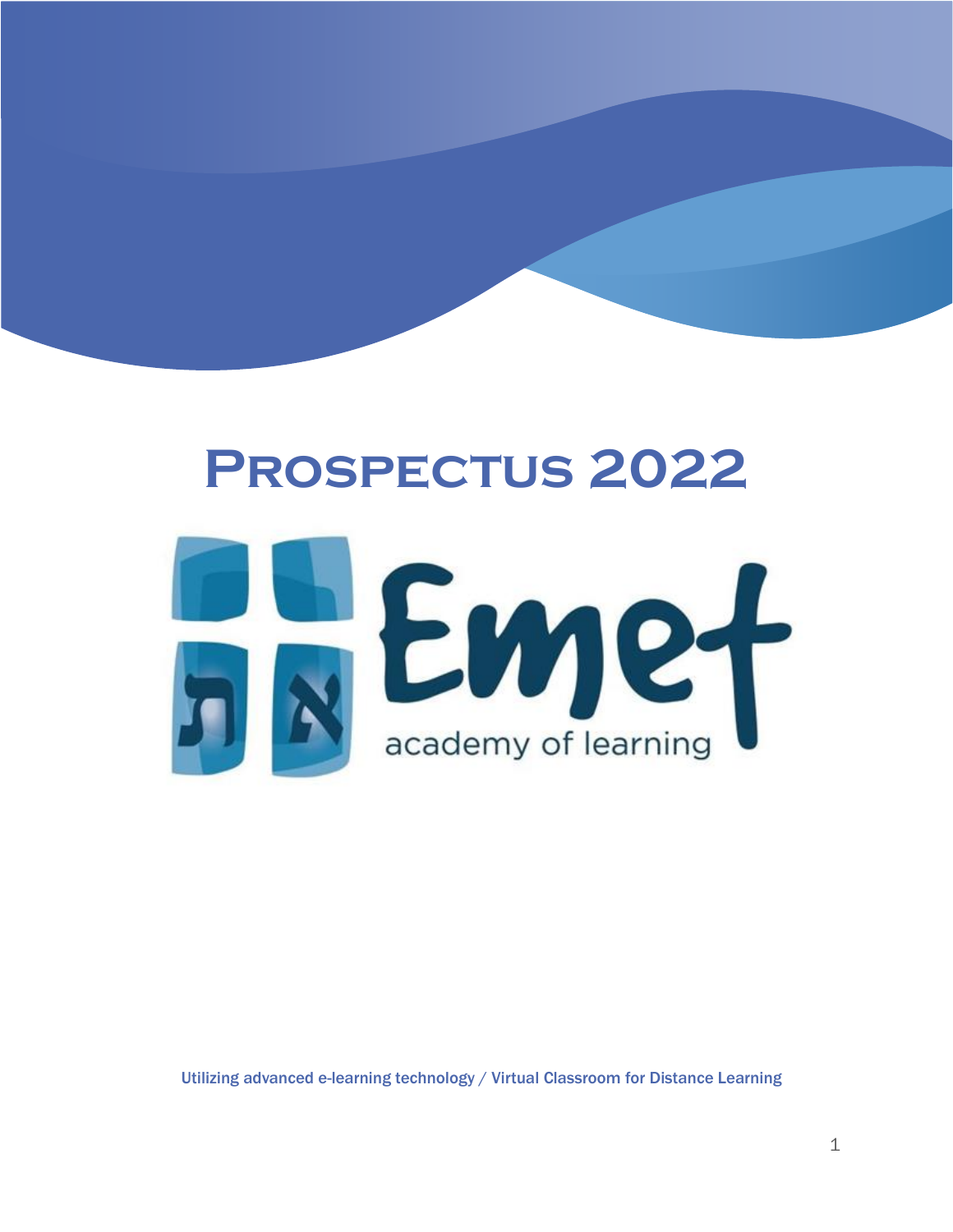

EMET Academy of Learning serves the whole Kingdom of God, by providing teaching for those seeking an in-depth understanding of the Word of God, His power, authority, presence, anointing and the practical application thereof. As an **QCTO accredited** teaching institution, Emet academy of learning is now a skills development provider – accreditation number **QCTO SDP 0120 1126 – 2248**, which enables us to issue formal qualifications, we seek to advance a believe system that is spiritually vibrant, and sensitive to the demands imposed by both the past and the future. At the same time, we are committed to serving our learners with love and excellence through truth, our motto.

EMET is the Hebrew word for truth and trustworthiness. This is the foundation of EMET Academy of Learning as we are an institution grounded in "Sola Scriptura", meaning that we recognize the word of God, the bible as we know it, as the final authority in our lives - from Genesis to Revelation. EMET is a dream that was born from a love of teaching the word of God and a passion for mentoring learners in the practical application of the word in their daily lives. Those who desire to enhance their knowledge of the Word in order to make a difference in society.

**1 Corinthians 7:20-24** says "Each one should remain in the condition in which he was called. Were you a bondservant when called? Do not be concerned about it. (But if you can gain your freedom, avail yourself of the opportunity.) For he who was called in the Lord as a bondservant is a freedman of the Lord. Likewise he who was free when called is a bondservant of Christ. You were bought with a price; do not become bondservants of men. So, brothers, in whatever condition each was called, there let him remain with God."

There may come a time where you are called into a different field in your life. Holy Spirit alone will call you, set you apart and prepare you for service, once you say "yes" to Him. Thus, first the "calling" then the separation, then the preparation and then the sending: all in His time! During this time of separation, He equips the learner as the Word says in **2 Corinthians 3:5** "not that we are competent of ourselves to think anything as of ourselves, but our competency is of God;" and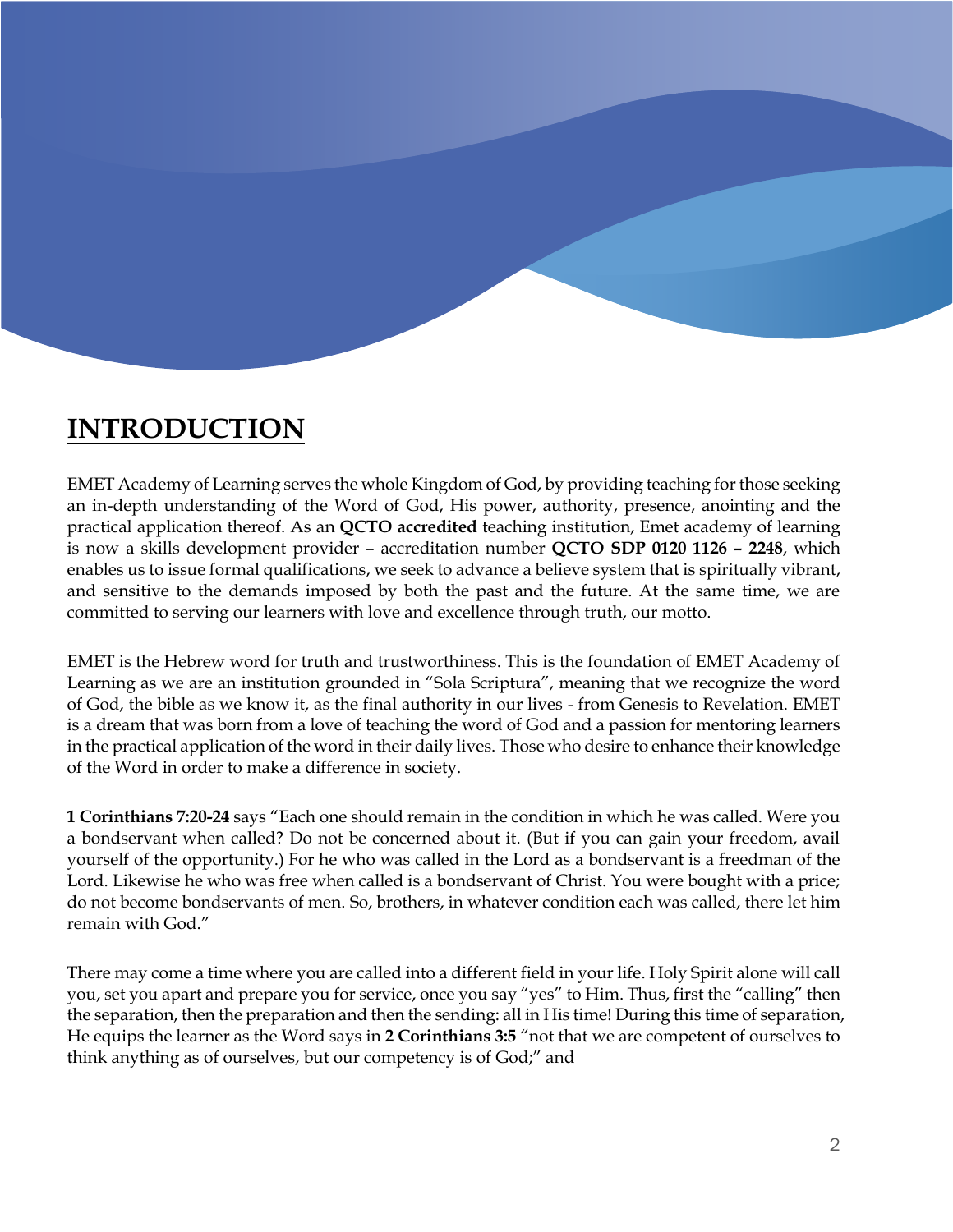**Philippians 2:13** says "for it is God who works in you both the willing and the working according to his good pleasure"

**1 Corinthians 3:10** teaches us - "According to the grace of God which has been given to me, as a wise architect, I have laid the foundation, but another, builds upon it. But let each see how he builds upon it."

#### *1. VISION, MISSION AND OBJECTIVES*

Our aim at EMET is to develop and impart knowledge of the Word of Abba Father, enabling a believer to communicate and defend it, and to prepare his/her heart for the continual study of it and application in all areas of their day to day lives. We intend to provide men and women with the skills to be effective witnesses, leaders, and stewards of the Good News of Christ, firstly, to all believers around the world – and then to the lost souls we meet daily. The **QCTO** accreditation of EMET furthermore enables our learners to obtain formal occupational qualifications.

#### *1.1 VISION*

To make disciples who have a solid foundation in the word of Abba Father. To promote an intimate relationship with the only living God of Abraham, Isaac and Jacob, the God of Israel, to promote an understanding of holiness and obedience in their covenant relationship with Him and to raise Godly leaders who can stand their ground in the midst of a chaotic world.

#### *1.2 MISSION*

Our mission is to train Learners to serve the Lord in all areas of their lives and recognize the calling and purpose that Abba Father has for each and every one of us. Your calling is unique and designed to bring glory to Him and liberty to us.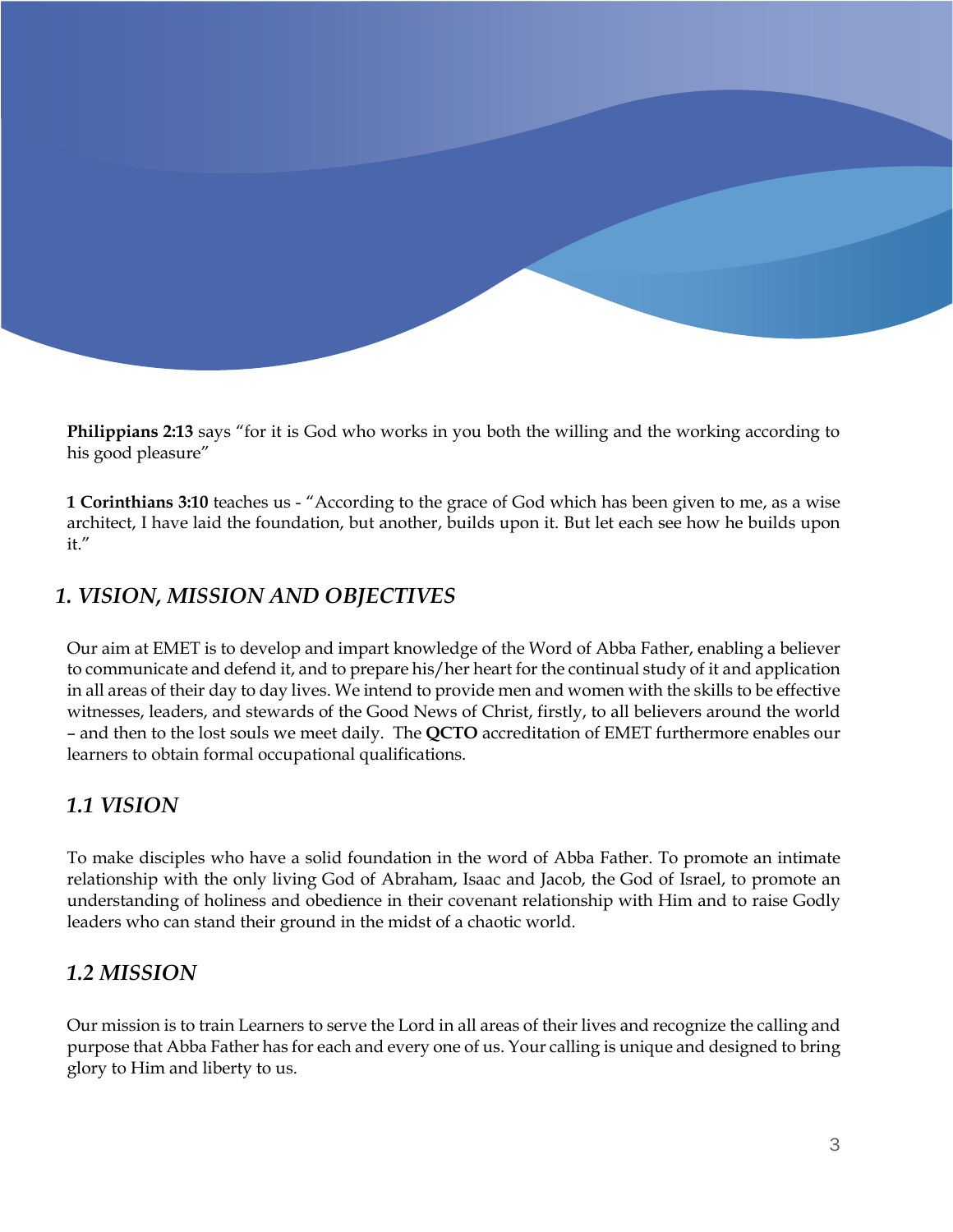#### *1.3 OBJECTIVES*

- To promote personal, spiritual growth and become an effective Ambassador of the Kingdom of God.
- Consistently observe the truths of the word of God and experience His promises over His covenant bride.
- To develop the believer's understanding and relationship to Israel.

#### *2. GLOBAL AVAILABILITY*

The fact is that this program is specially designed for distance learning, allows learners, through Emet's Virtual Classroom design, to be equipped and trained, at leisure, nationally and internationally. This enables the learners to remain in their daily work while being equipped part-time.

#### *3. OCCUPATIONAL CERTIFICATE: Christian Religious Professional (CRP) (263601005) (NQF level 5–237 credits) SAQA Id: 101571*

*Please note: by doing this course you are NOT automatically ordained. Ordination is a separate process that you can follow with the ministry where you are involved, in accordance with their criteria.* 

#### *3.1.1 Module 1: Introduction to the World of Academia*

- The Basic Principles of Research Training the Learner on the basic principles of studying the Word of God. This will lay the foundation and skill learners for future studies at any tertiary institute – as this training is in line with the standards as prescribed by global universities.
- The importance of studying the Word of God as the primary and highest form of worship.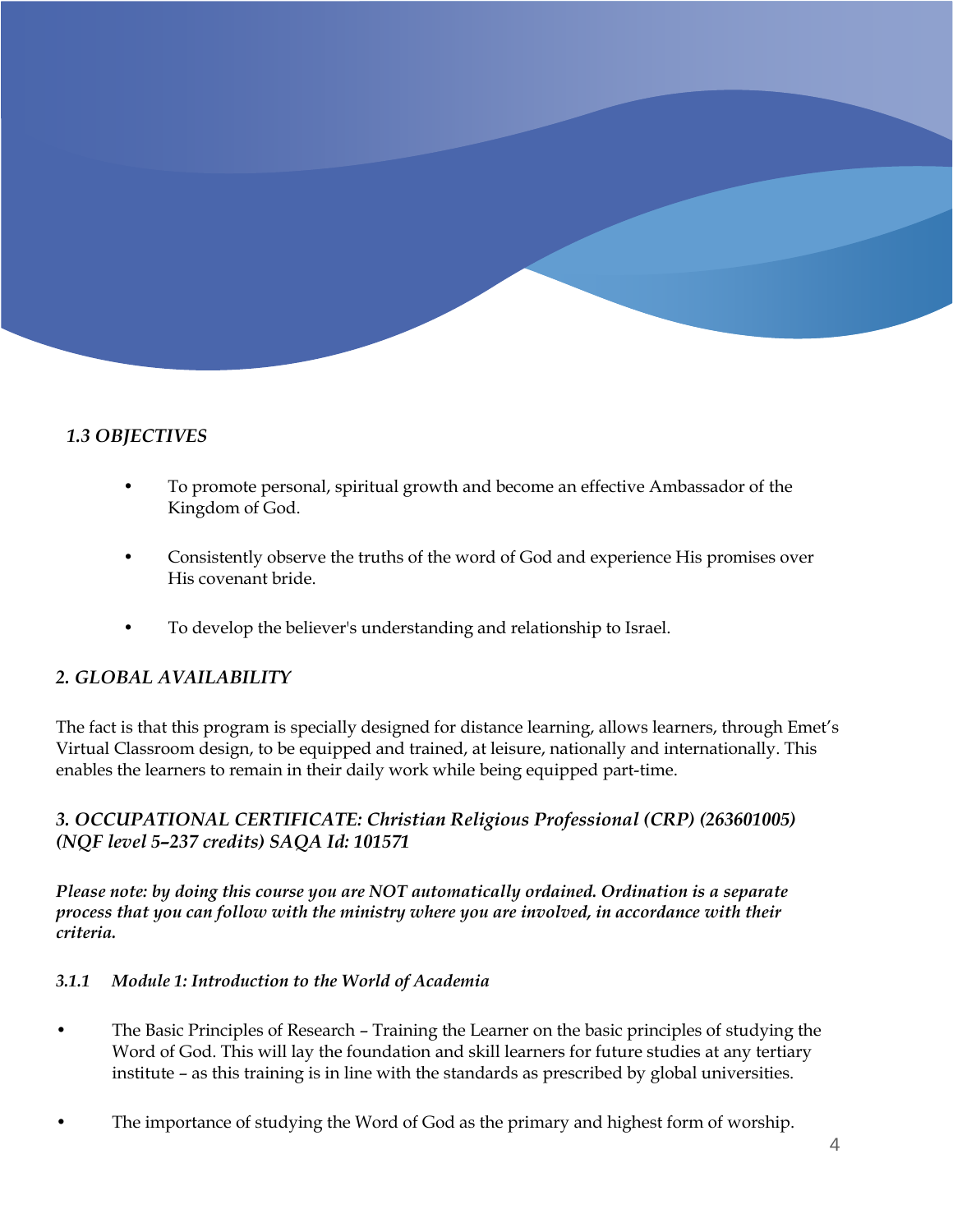The attitude and importance of servanthood and applying a servant heart in all areas of your life

#### **Prescribed Material:**

- Prescribed study material and teaching videos and per Emet manual as guided in study letters received.
- Module 1-3 of learner's guide of Occupational certificate: Christian Religious Professional

#### *3.1.2 Module 2: Discovering your true identity as believer*

- Background of where the church went wrong? History of the church
- Proof of the authenticity of the bible as the word of God. Bible and bible interpretation.
- Where do we fit into Abba Father's larger plan?
- Identifying and restoration of the true body/bride of Messiah
- What happened to the original word of God and the dangers of "man's opinion"

#### **Prescribed Material**

• Prescribed study material and teaching videos and per Emet manual as guided in study letters received.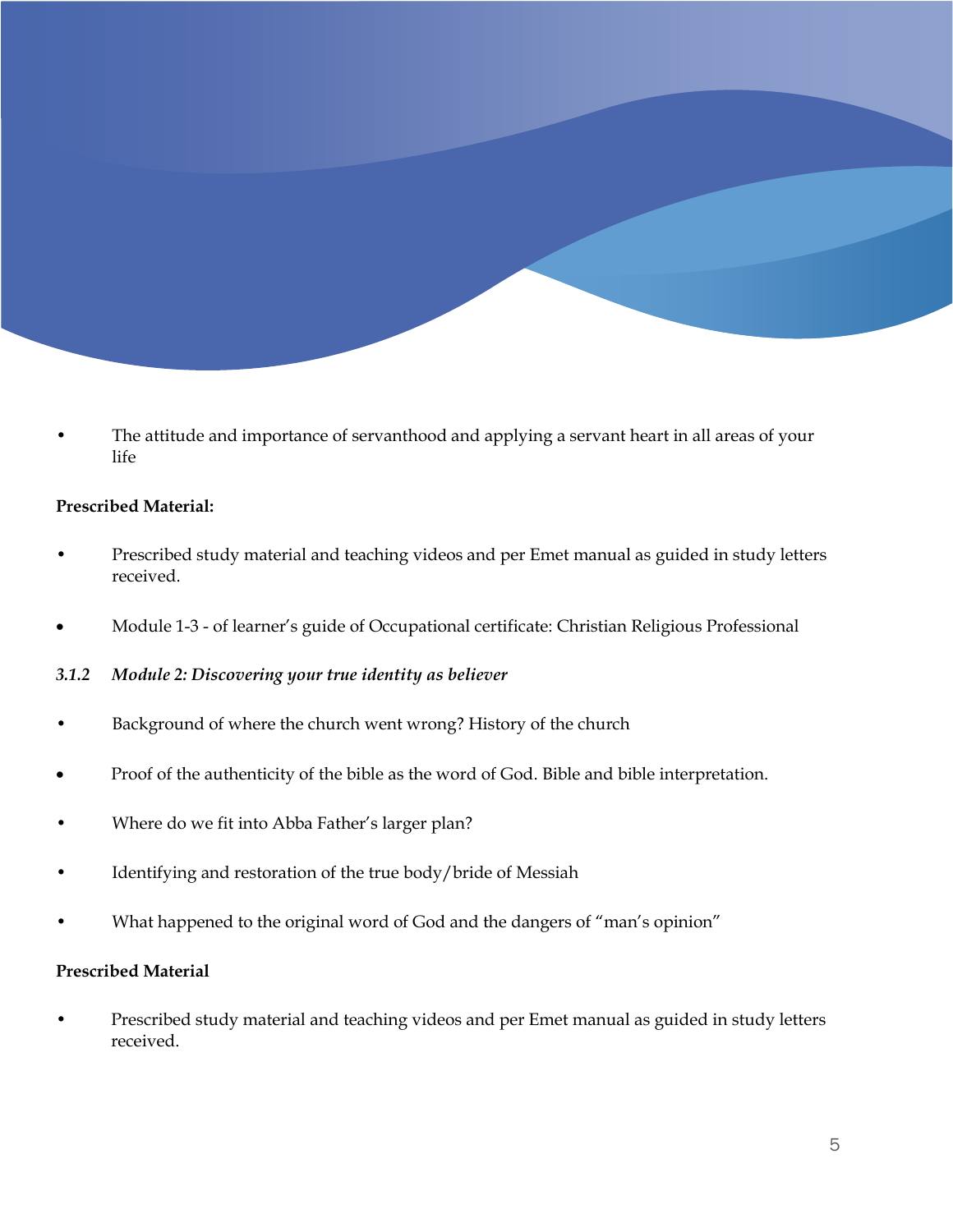- Module 4-7 of leaner's guide of Occupational certificate: Christian Religious Professional
- Practical module 1-8 of Occupational certificate: Christian Religious Professional

#### *3.1.3 Module 3: Feasts of God*

- How God uses feasts as a dress rehearsal for His salvation plan?
- Is there a deeper meaning in this painting of the feasts?
- What is my responsibility as a believer with regards to the patterns and shadows of things to come and how do I understand it in building a faith community?
- What about the Sabbath? Principles of conducting services.

#### **Prescribed Material**

- Prescribed study material and teaching videos and per Emet manual as guided in study letters received.
- Module 8-10 of leaner's guide of Occupational certificate: Christian Religious Professional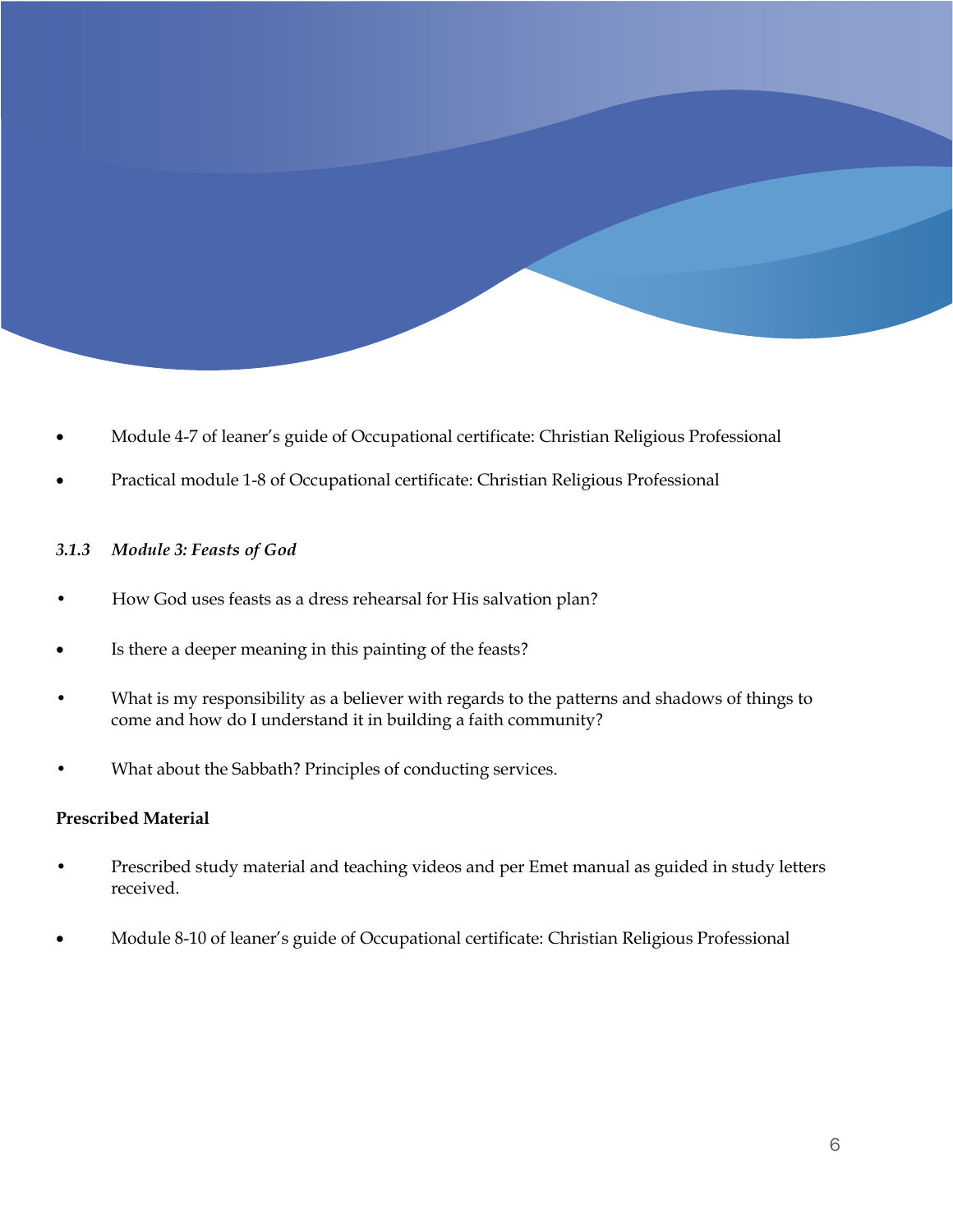#### *3.1.4 Module 4: The Bride of Christ*

- Why a wedding? What is the true significance of a bride and a groom?
- Typologies of Christ herein?
- Prophesy and the supper of the Lamb
- How do I interpret prophecies in the bible?

#### **Prescribed Material**

- Prescribed study material and teaching videos and per Emet manual as guided in study letters received.
- Module 11-13 of leaner's guide of Occupational certificate: Christian Religious Professional
- Practical module 9-16 of Occupational certificate: Christian Religious Professional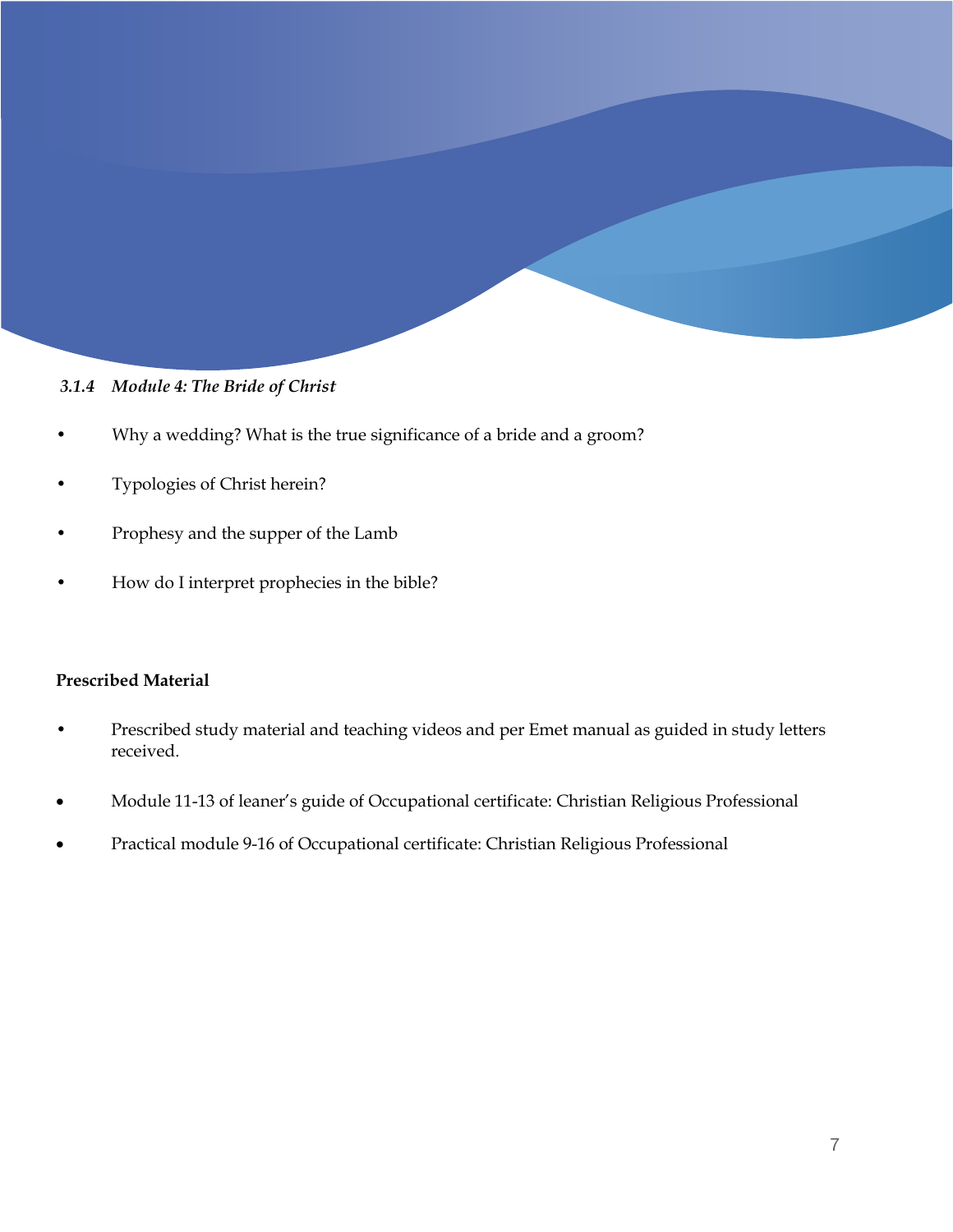# *Other courses offered by EMET:*

#### *SECOND YEAR*

#### *Module 1: Yeshua in the tabernacle*

- Yeshua in the tabernacle
- YHVH's plan of salvation the roadmap in the tabernacle
- Patterns in the word of YHVH

#### Prescribed Material

- EMET Study Material
- Assignments

#### *Module 2: Restoring the true meaning of biblical symbols*

- Why would YHVH use these symbols? True meaning and purpose?
- The Tallit
- The Mezuza
- The David Star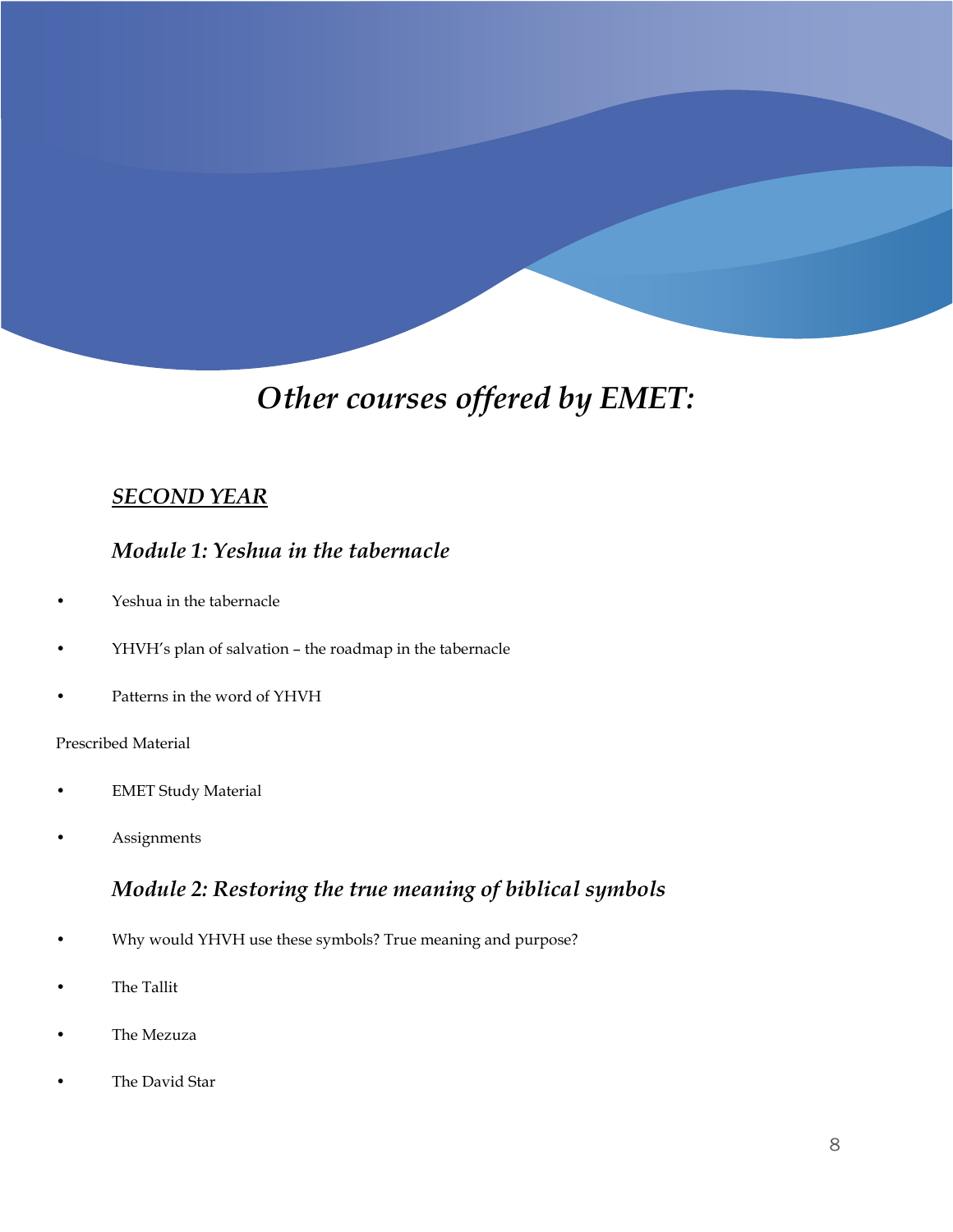- Teffilin
- The Shofar
- Tzitzit
- The Cross
- The Menorah
- What is my requirement as believer towards these symbols used by YHVH?

#### Prescribed Material

- **EMET Study Material**
- Assignments: Insight and research in Bible

## *Module 3: Introduction to Spiritual Authority*

Prescribed Material

- **EMET Study Material**
- Assignments: Insight and research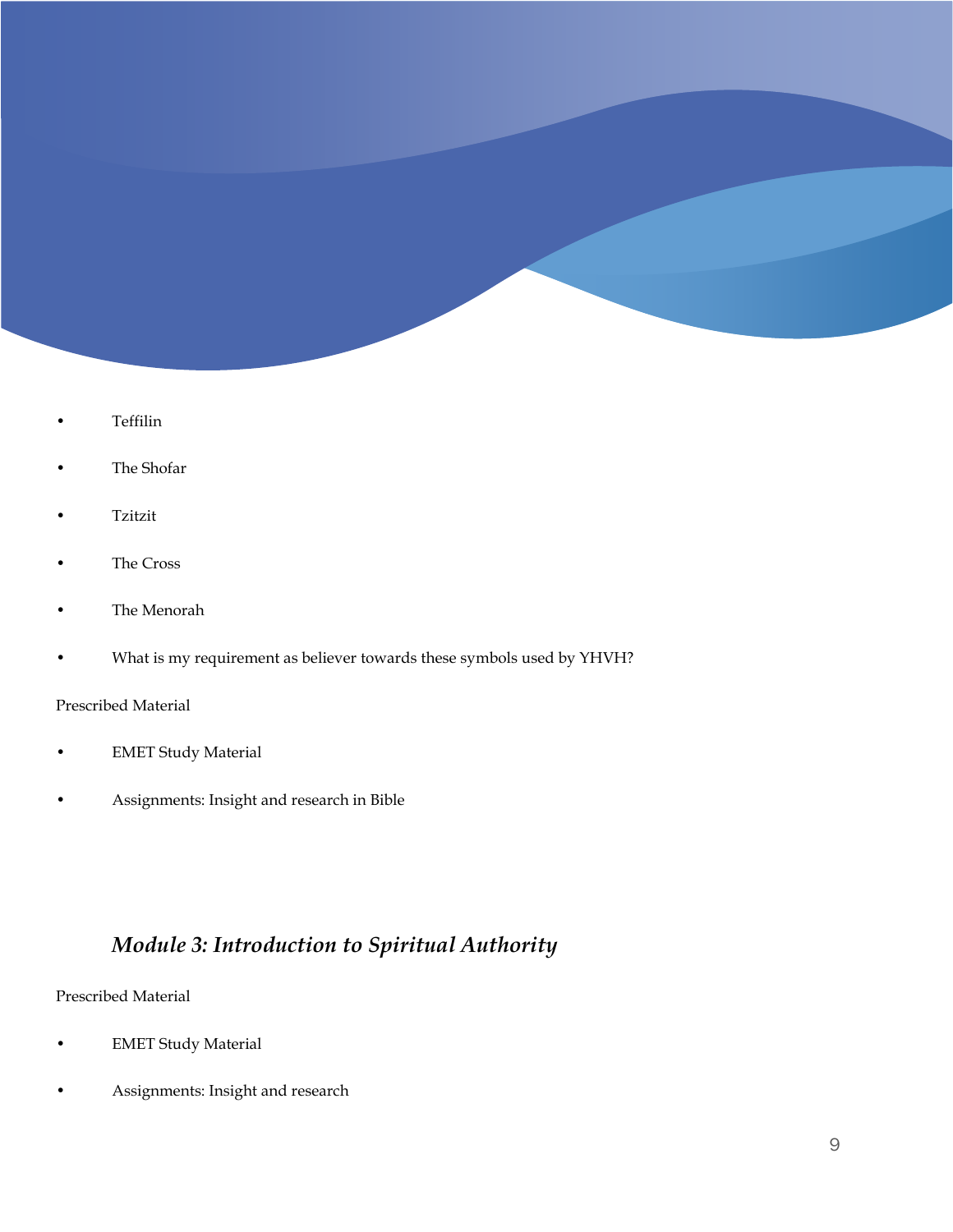#### *THIRD YEAR*

## *Module 1: Spiritual Authority*

- Understanding the Spirit Realm
- Understanding true spiritual authority
- Who is Holy Spirit
- Understanding the Trinity

# *Module 2: Restoring truth in Bible doctrines*

- Gifts of Holy Spirit and demonstrating of gifts
- ]'Understanding the operation of the Gifts in the Spirit realm
- Impartation of gifts what do scriptures teach?
- Manifestations and discernment
- Understanding and restoring spiritual authority in Yeshua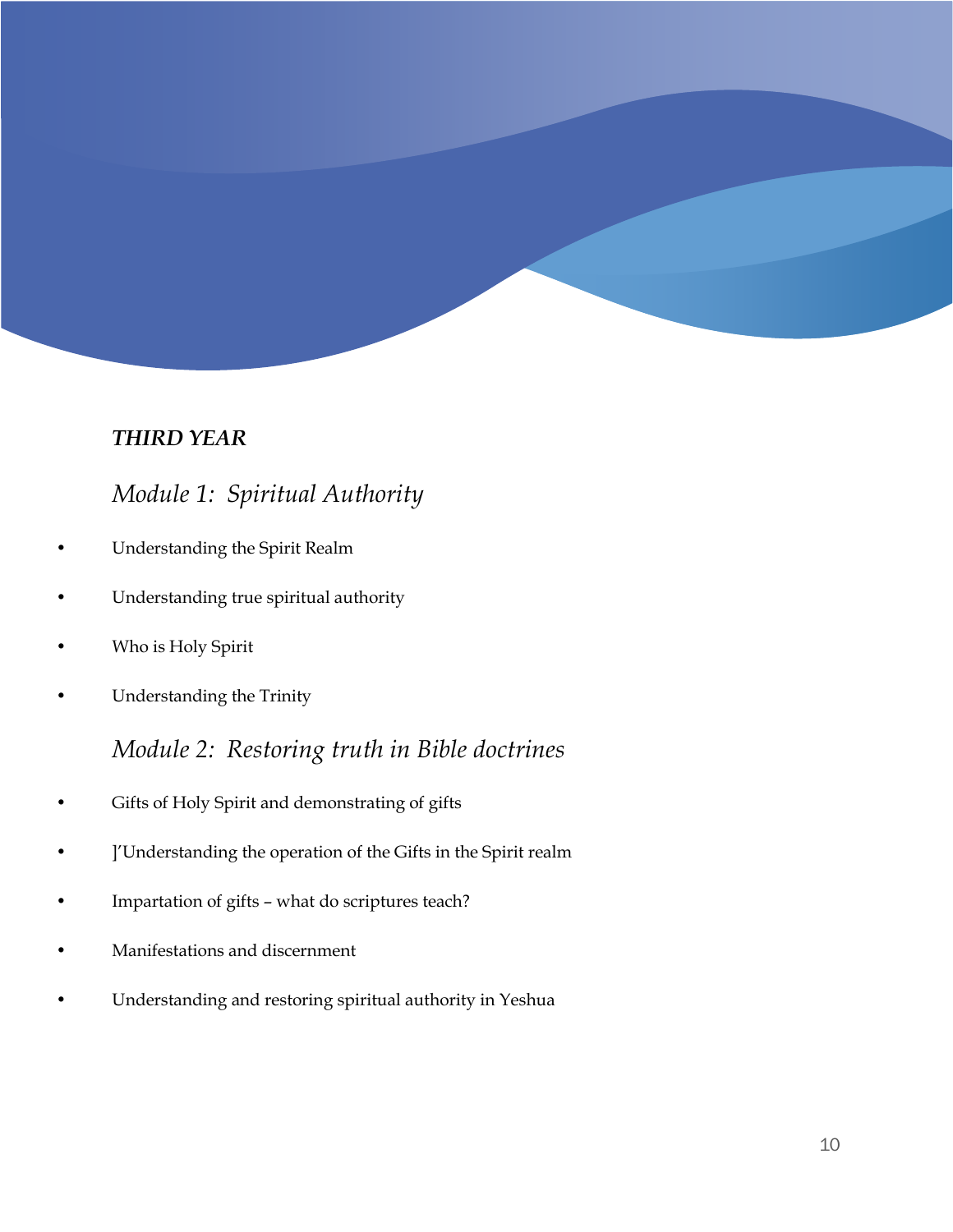#### *FOURTH YEAR*

#### *Module 1: New Jerusalem (intro) and 12 Tribes prophecies*

- Understanding the layout and prophetic meaning of New Jerusalem
- 12 Tribes prophecies and promises unveiled
- Warnings in these prophecies for the Bride of Christ

*Module 2: 12 Tribes prophecies (continue) and New Jerusalem as final destination*

- 12 Tribes prophecies and promises unveiled
- Understanding the operation of these tribes as one body in the Church of Christ
- 12 Gates of New Jerusalem who will enter where?
- Home Coming of the Tribes New Jerusalem details revealed in Revelation

#### *4. RECOGNITION FOR PRIOR LEARNING (RPL)*

Recognition for prior learning (RPL) is a process whereby, through assessment, credit is given to learning which has already been acquired in various ways.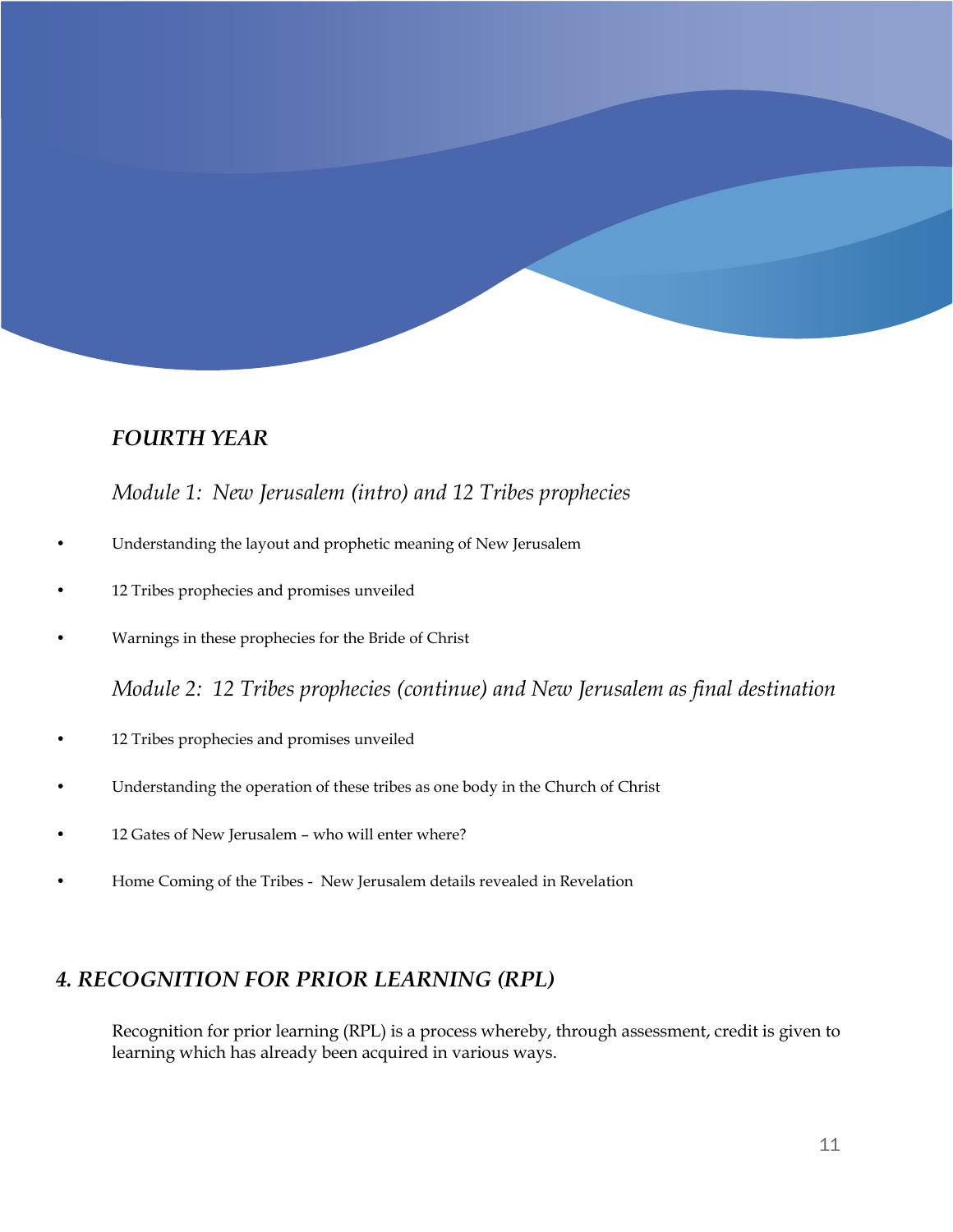- 4.1 RPL is a process that allows candidates an opportunity to demonstrate their knowledge and skills. Candidates undergo a series of assessments specifically designed to assist them to display their competence in a field of study. At the end of the assessment process, each candidate is issued with credits for the learning that they have been able to display. Through RPL, a candidate could earn credit for a few modules or a full year.
- 4.2 To enquire or apply for RPL at Emet please contact our office at **064 751 6218** and choose the option for the RPL department or send a mail to **[rpl@emetgroup.co.za](mailto:rpl@emetgroup.co.za)**
- 4.3 Please note that RPL is **NOT** ordination. Ordination is a separate process that you will follow in accordance with the ministry where you are involved.

#### *5. OTHER BIBLICAL SHORT COURSES AVAILABLE AT EMET*

There are various other short courses available at Emet. These courses will equip believers to apply the word of Abba Father to their daily lives. It saturates believers with the truth of the Word so that we may not perish due to a lack of knowledge. We have to remember that the word of Abba Father teaches us that the very elect will be deceived (**Matthew 24:24**). This is the time for the bride of Christ to sharpen their swords. It is time that the bride of Messiah, equip ourselves with His truth. Short courses are for non-degree purposes only and students will receive a certificate of attendance at the end of these courses.

For details regarding these short courses – please visit the website at **[www.emetgroup.co.za](http://www.emetgroup.co.za/)** and see the tab regarding "new courses."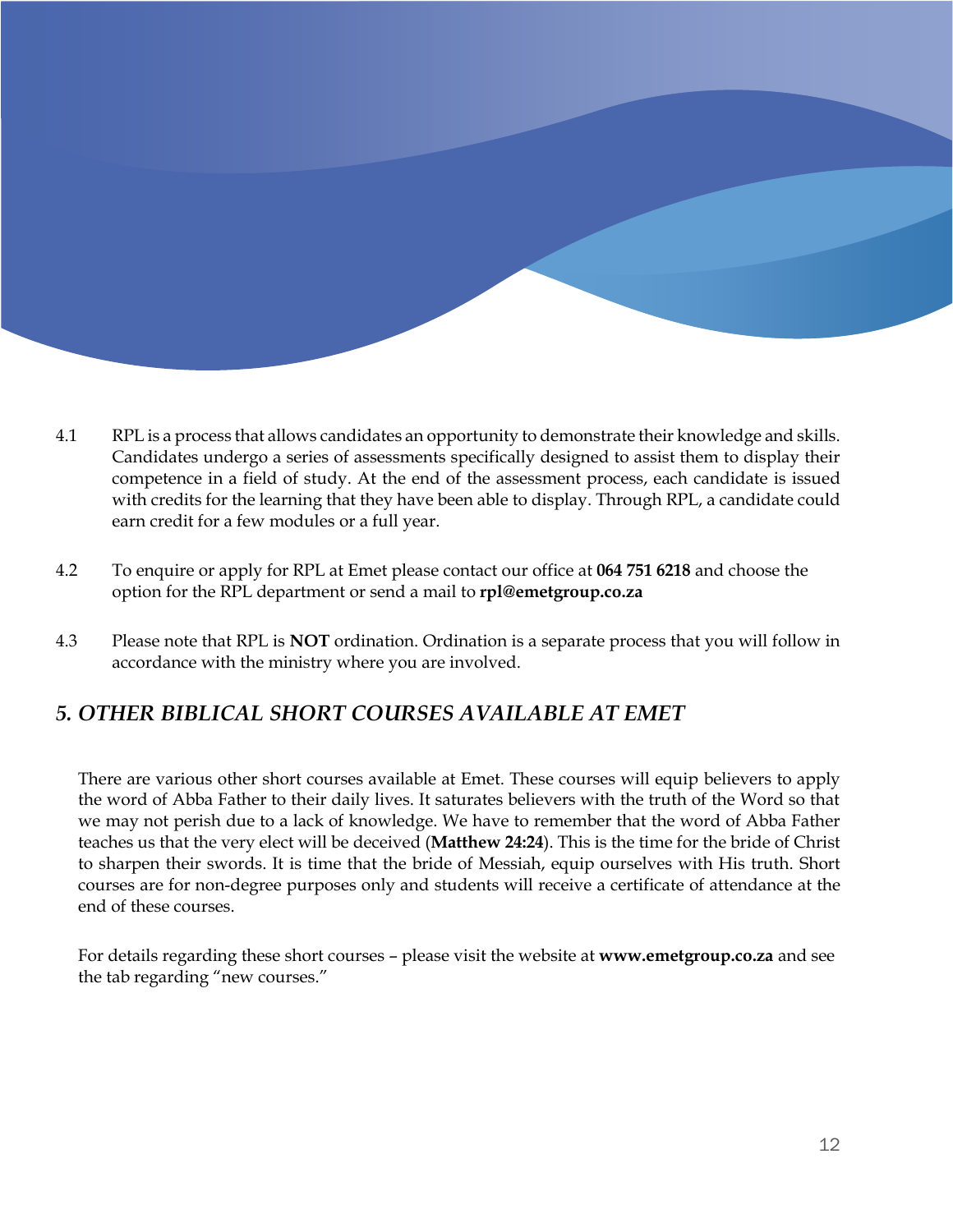

#### *6. MARKETPLACE COURSES*

Check out our website for the new marketplace courses that are available. It is exciting times for Emet and their students.

#### *7. APPLICATION PROCESS*

Applicants who wish to apply for any course at EMET, are required to go through the registration and enrollment process on the website and supply the documentation as indicated on the registration page of each course.

#### *7.1* **REGISTRATION REQUIREMENTS**

To enroll at Emet Academy of Learning for formal studies, learners will need a minimum of grade 12.

However, if you enroll for Attendance only studies, no grade 12 is needed.

#### *7.2 REGISTRATION OF LEARNERS*

- 7.2.1 A registration confirmation will be sent to learners upon registration and enrollment.
- 7.2.2 Study letters will be sent out on regular basis to act as a study guide and time planner for enrolled learners
- 7.2.3 Registration as a learner is valid for one (1) year.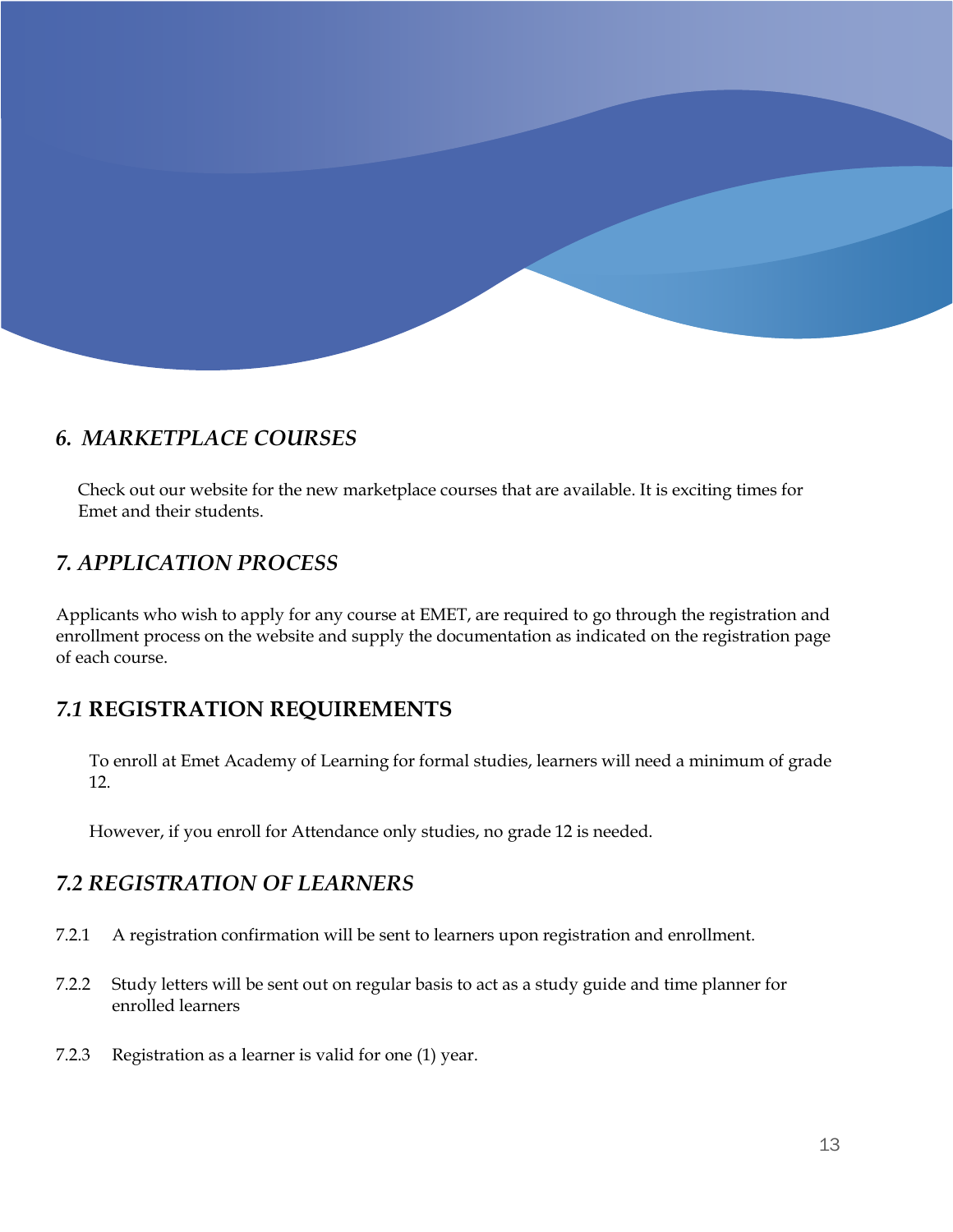- 7.2.4 No Learner will be permitted to do more than one (1) year simultaneously for QCTO accredited courses.
- 7.2.5 Students enrolled in QCTO Occupational certificates, can however do it simultaneously with our biblical short courses in the same year.

#### *7.3 CHANGING OF INFORMATION*

- 7.3.1 EMET shall accept as correct only the spelling and sequence of the Learner's surname and first names and ID number appearing on the completed application form.
- 7.3.2 Should a Learner's information, such as e-mail address, telephone number(s), address etc. change, he/she has to notify the admin office in writing. Changes can be emailed to **[info@emetgroup.co.za](mailto:info@emetgroup.co.za)**
- 7.3.3 EMET accepts no responsibility for any incorrect information in respect of admission requirements supplied by anyone who has not been authorized to supply such information.

#### *7.4 LATE REGISTRATIONS*

Late registrations will only be accepted with approval of academic dean in extraordinary circumstances. These learners may not lay claim to any concession regrading lectures, assessments etc. that may have taken place before they registered.

There are no late registrations for short non-degree courses and learners can enroll, without missing out on any material – right through the year.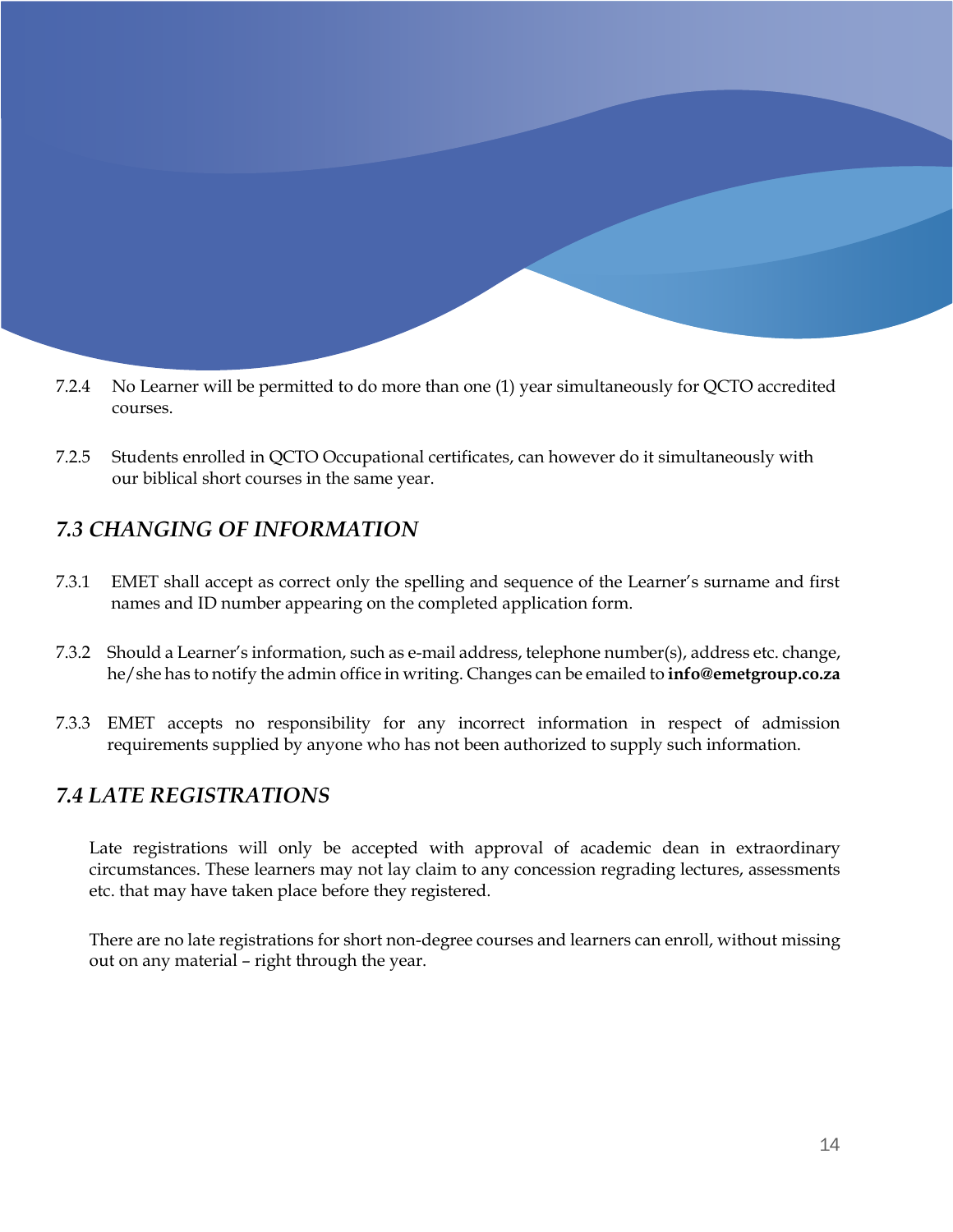## *8. FEES*

Our policy is to provide instruction materials at the lowest possible cost to learners. The majority of believers should, therefore, be able to study in order to fulfil their calling**. 1 Tim 4:13; 2 Tim 2:14-15; Rom 15:4; Heb 5:12.**

Fees and manner of payment will be indicated at the registration page of each course on our website – **[www.emetgroup.co.za](http://www.emetgroup.co.za/)**

#### **EMET 1st Year – FORMAL STUDIES**

- R6,500.00
- Registration fee: R1,700.00
- Monthly: R600.00 for 8 months (end March end October)
- 10% Discount on yearly fee paid in full BEFORE THE END OF JANUARY 2022: R5,850
- No additional or hidden fees during the course of the year.
- PLEASE NOTE: ALL FEES NEED TO BE PAID BY THE END OF OCTOBER 2022

#### **EMET 1st Year – ATTENDANCE STUDIES**

- R4,500.00
- Registration fee: R1,500.00
- Monthly: R375.00 for 8 months (end March end October)
- 10% Discount on yearly fee paid in full BEFORE THE END OF JANUARY 2022: R4,050.00
- No additional or hidden fees during the course of the year.
- PLEASE NOTE: ALL FEES NEED TO BE PAID BY THE END OF OCTOBER 2022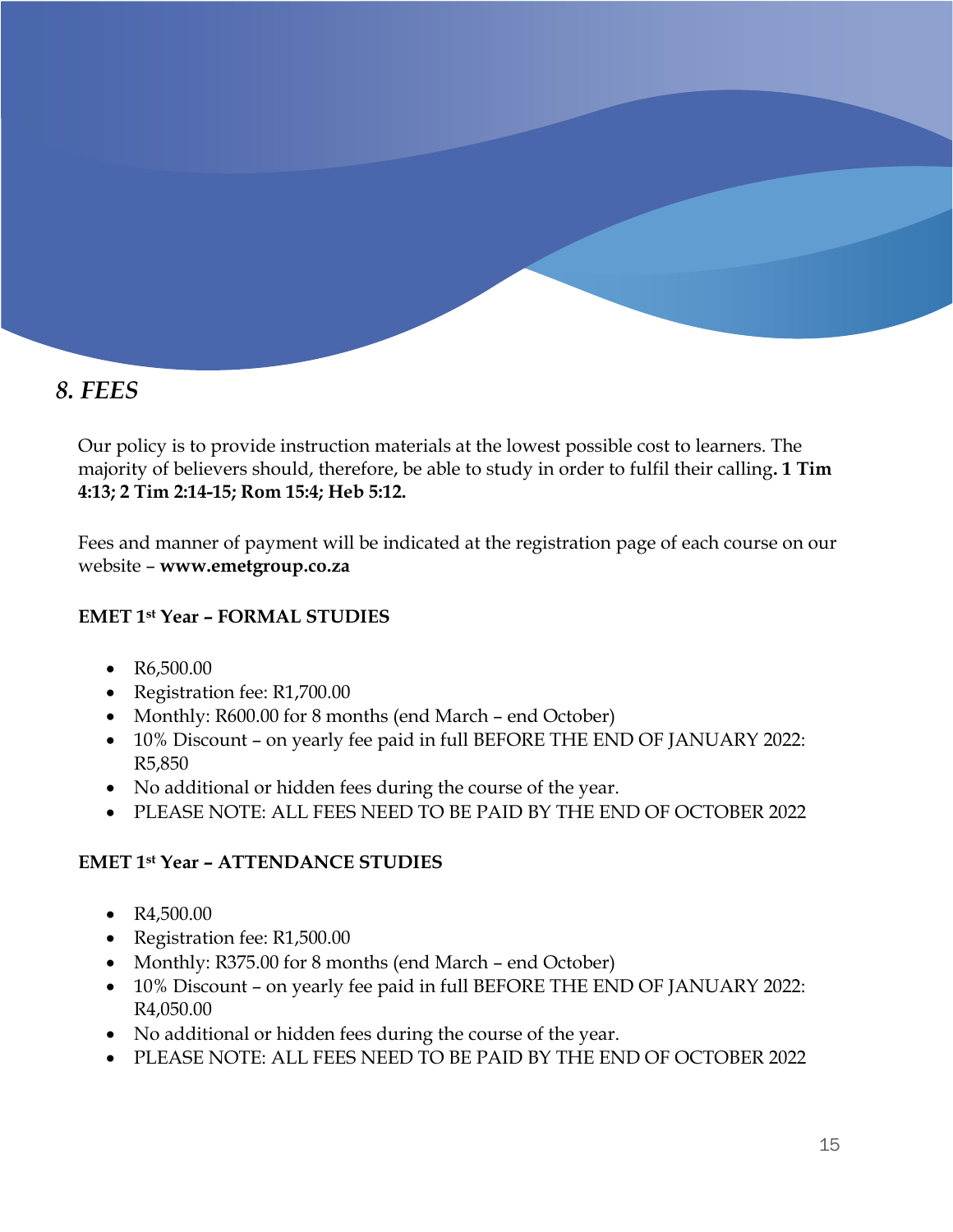

#### **EMET 2nd Year – FORMAL STUDIES**

- R6,500.00
- Registration fee: R1,700.00
- Monthly: R600.00 for 8 months (end March end October)
- 10% Discount on yearly fee paid in full BEFORE THE END OF JANUARY 2022: R5,850
- No additional or hidden fees during the course of the year.
- PLEASE NOTE: ALL FEES NEED TO BE PAID BY THE END OF OCTOBER 2022

#### **EMET 2nd Year – ATTENDANCE STUDIES**

- $R4,500.00$
- Registration fee: R1,500.00
- Monthly: R375.00 for 8 months (end March end October)
- 10% Discount on yearly fee paid in full BEFORE THE END OF JANUARY 2022: R4,050.00
- No additional or hidden fees during the course of the year.
- PLEASE NOTE: ALL FEES NEED TO BE PAID BY THE END OF OCTOBER 2022

#### **EMET 3rd Year – FORMAL STUDIES**

- R6,500.00
- Registration fee: R1,700.00
- Monthly: R600.00 for 8 months (end March end October)
- 10% Discount on yearly fee paid in full BEFORE THE END OF JANUARY 2022: R5,850
- No additional or hidden fees during the course of the year.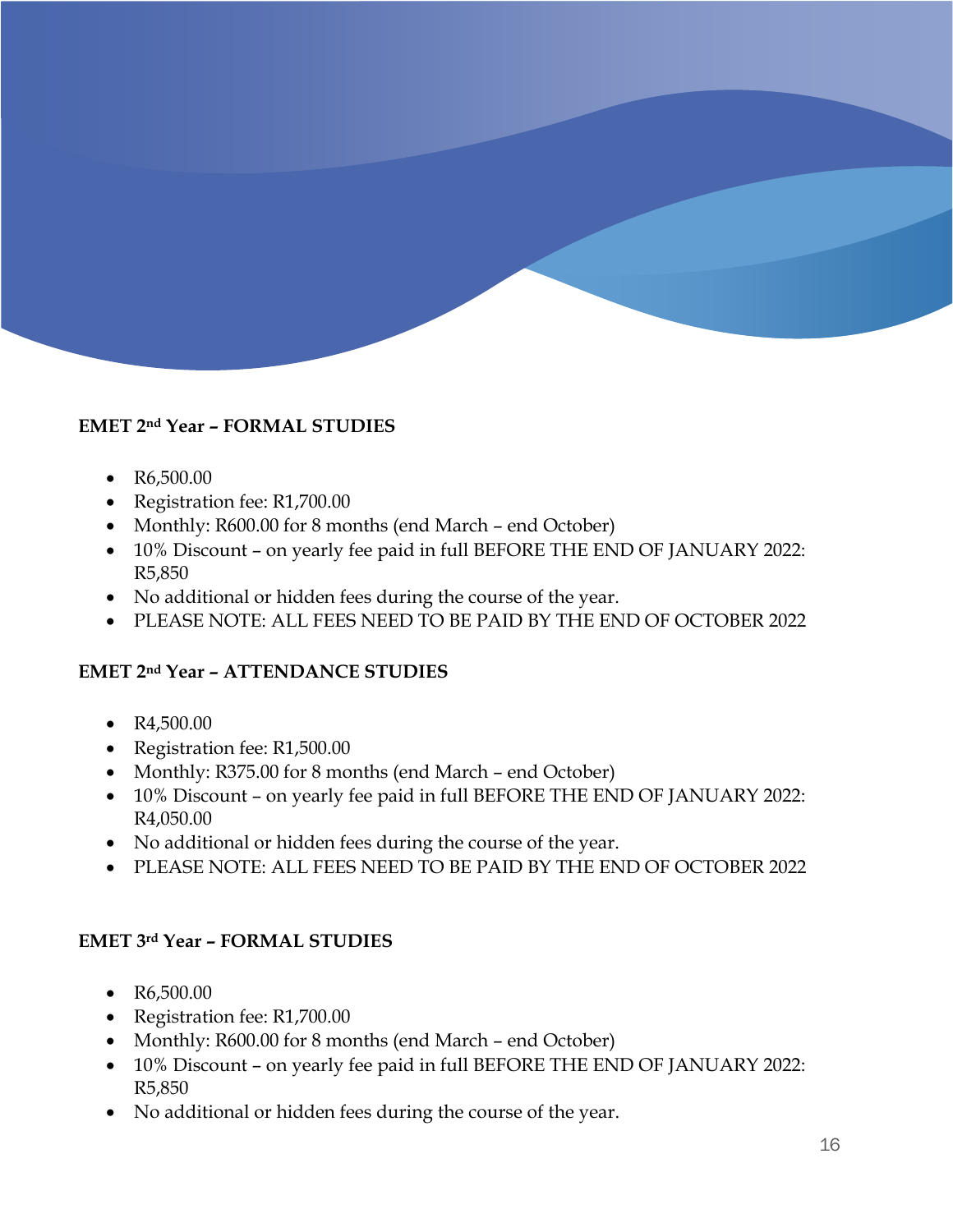• PLEASE NOTE: ALL FEES NEED TO BE PAID BY THE END OF OCTOBER 2022

#### **EMET 3rd Year – ATTENDANCE STUDIES**

- R4,500.00
- Registration fee: R1,500.00
- Monthly: R375.00 for 8 months (end March end October)
- 10% Discount on yearly fee paid in full BEFORE THE END OF JANUARY 2022: R4,050.00
- No additional or hidden fees during the course of the year.
- PLEASE NOTE: ALL FEES NEED TO BE PAID BY THE END OF OCTOBER 2022

#### **EMET 4th Year – FORMAL STUDIES**

- R8,450.00
- Registration fee: R2,450.00
- Monthly: R750.00 for 8 months (end March end October)
- 10% Discount on yearly fee paid in full BEFORE THE END OF JANUARY 2022: R7,605.00
- No additional or hidden fees during the course of the year.
- PLEASE NOTE: ALL FEES NEED TO BE PAID BY THE END OF OCTOBER 2022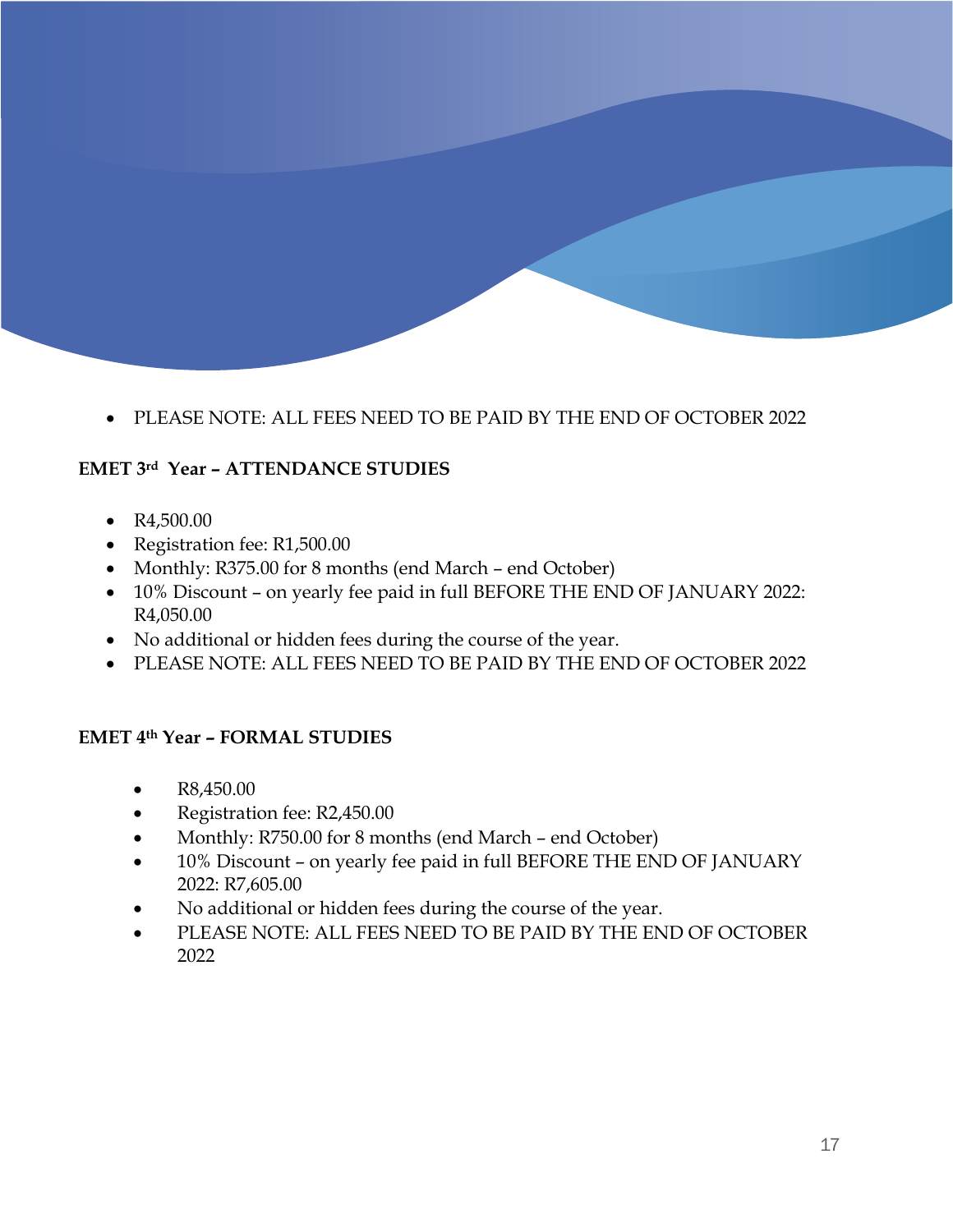#### **EMET 4th Year – ATTENDANCE STUDIES**

- R4,600.00
- Registration fee: R1,400.00
- Monthly: R400.00 for 8 months (end March end October)
- 10% Discount on yearly fee paid in full BEFORE THE END OF JANUARY 2022: R4,140.00
- No additional or hidden fees during the course of the year.
- PLEASE NOTE: ALL FEES NEED TO BE PAID BY THE END OF OCTOBER 2022

## *8.1 MANNER OF PAYMENT*

The following payment methods may be used:

- Electronic payments via the Internet
- Direct cash deposits at the bank

#### **Please pay special attention in using the correct references!**

• Please send your proof of payment to our registration office to assist us with a quick and easy registration and monthly payments at:

# **[info@emetgroup.co.za](mailto:info@emetgroup.co.za)**

# **[finance@emetgroup.co.za](mailto:finance@emetgroup.co.za)**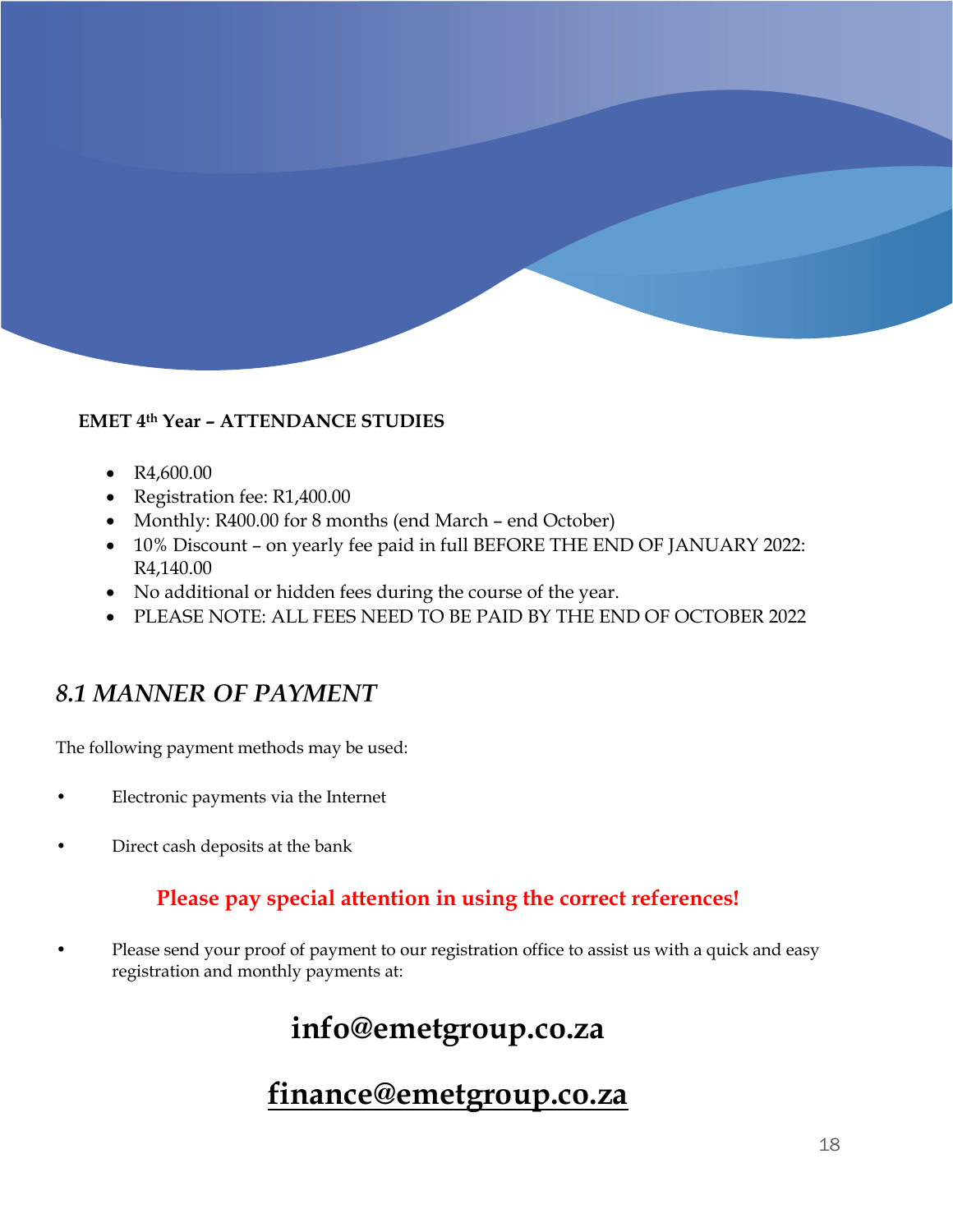#### *8.2 BANK DETAILS*

#### **FIRST NATIONAL BANK**

**Account holder: EMET Academy of Learning (Pty) Ltd**

**Account Type: Cheque** 

**Account Number: 62520357139** 

**Branch: Clearwater**

*8.2.1 References to be used:* 

At first registration – please use your name and surname as reference for your payment

For subsequent payments – please use Emet student number as reference.

#### *8.3 DISCOUNT*

#### *8.3.1 YEAR PROGRAMS*

Discount only applies to year courses for formal study purposes. A discount of five percent (10%) shall be granted if the full amount of the class fees for the year is paid in full within 30 days from close of registration of such course.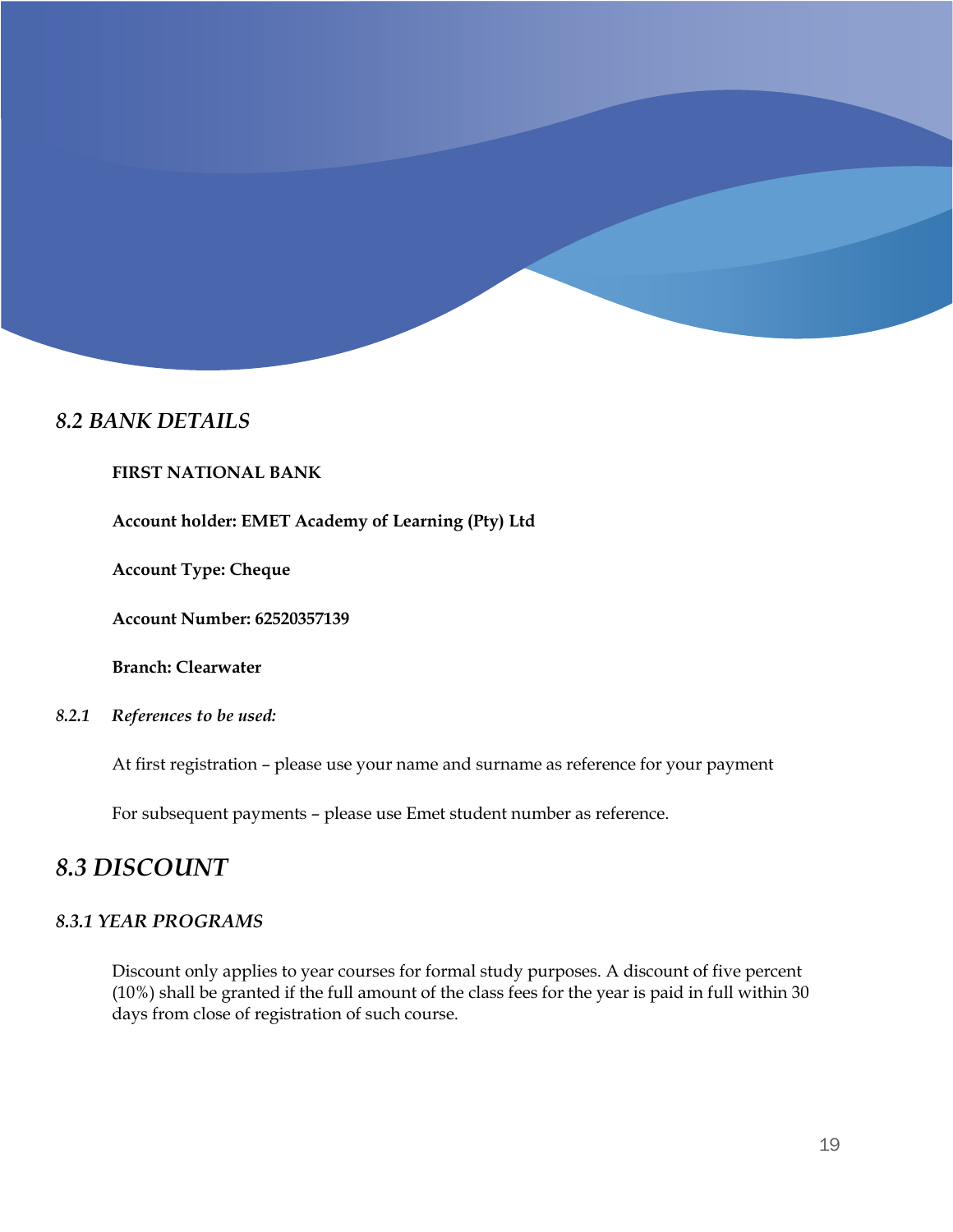

#### *8.4 FEES IN ARREARS*

In cases where learners' accounts or other fees have not been settled or paid by the set dates, EMET reserves the right to refuse to –

- register such learners;
- issue such learners with the lecturing material; and
- allow such Learner to view further classes or participate in exams.
- Students may not register for an academic year if there are outstanding fees from the previous year.
- Examination results and issue of certificates may be withheld of students that are in arrears with their fees.

#### *8.5 CANCELLATIONS AND REFUNDS*

We believe that each learner will be completely satisfied with their studies. If it is necessary for a learner to discontinue studies, the following refund policy will apply:

- 8.5.1 A written request for a refund must be received by the office of EMET. **[\(finance@emetgroup.co.za](mailto:finance@emetgroup.co.za) ).**
- 8.5.2 A valid reason must be given for the discontinuation. (Laziness and offence taken is not a valid reason.)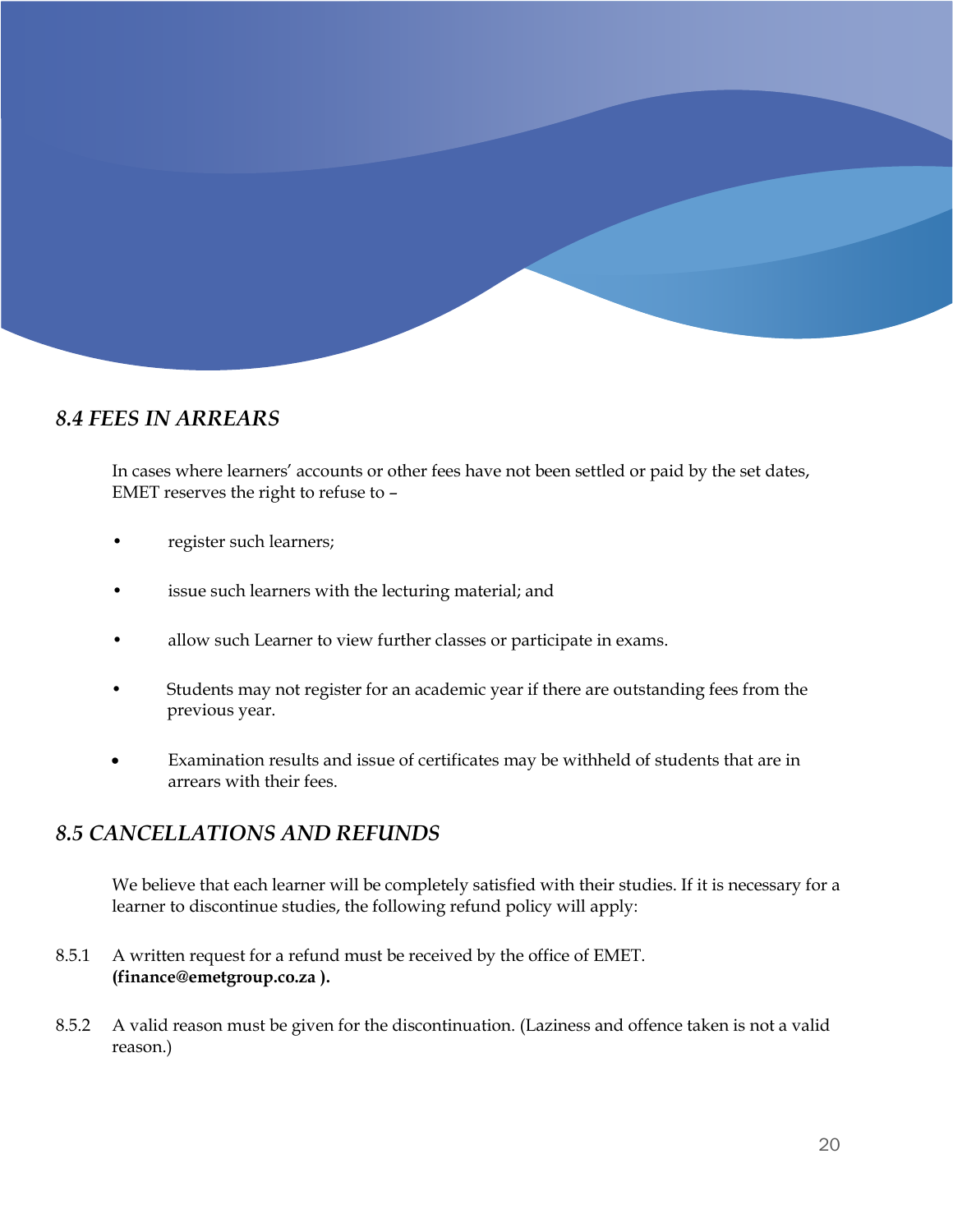8.5.3 Cancellation must be submitted to the Emet finance office, in writing, within 60 days after registration closes. (Registration for 2022 academic year, closes on 28 February 2022). This only applies to year courses for degree purposes.

#### **No refunds will be done on any other non-degree courses presented by EMET.**

- 8.5.4 Emet will refund the learner 100% of fees paid (excluding the registration fee). **The registration fee is non-refundable**.
- 8.5.5 Should any learner encounter financial difficulties during their year of study, it is the full responsibility of the learner to contact the Emet offices and make an arrangement for payment. Queries could be directed to **[finance@emetgroup.co.za](mailto:finance@emetgroup.co.za)**
- 8.5.6 The learner will be liable for 100% of the full tuition fee for the year if cancelled after the 60-day period as per 11.5.3.
- 8.5.7 It is NOT in any way the responsibility of the Emet staff / Admin office to pursue a student that we receive no feedback from. If Emet does not receive ANYTHING in writing from the student, we as Emet will assume that you are still enrolled and viewing classes.
- 8.5.8 Each student will be responsible for their own cancellation. No cancellation will be accepted on behalf of another learner.

#### *8.6 ADDITIONAL FEES*

Re-assessing of formative assessments (assignments) will be done at R350.00 per assessment. Reassessing of summative assessments (exams) will be done at R500 per assessment. In the case of supplementary exams, a fee of R500 will be payable.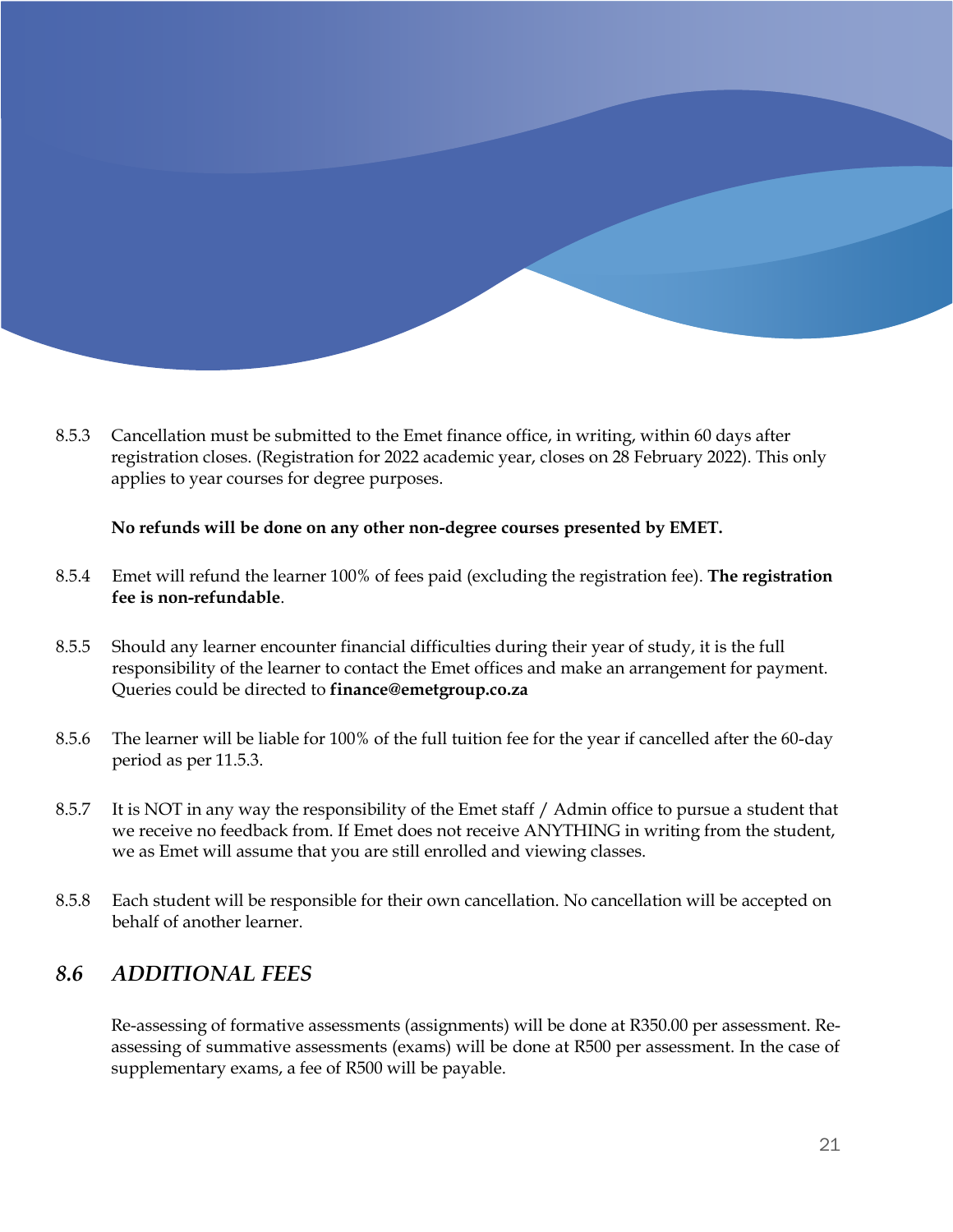#### *8.7 EXAMINATION REQUIREMENTS*

A learner needs to achieve a minimum of 45% for the final exam and an average overall grade of 50% to pass a year. No exams are written on short, non-degree courses for which learners receive certificates of attendance.

#### *8.8 SUPPLEMENTARY AND RE-EXAMINATIONS*

#### **11.8.1 Supplementary Examinations**

In extraordinary circumstances, learners may apply to write a supplementary examination on a date determined by Emet. Dates will be non-negotiable. If a learner, for some or other reason, is not able to partake in the exam, that learner will forfeit the opportunity.

#### **11.8.2 Re-Examinations**

Learners who achieved a mark of 40-45% in the final exam, may qualify for a re-examination. This applies only to final year students. The examination may be an oral or written examination, as determined by EMET.

#### 8.9 *REFUNDING A CREDIT BALANCE ON AN ACCOUNT*

A credit balance on a Learner's account shall be paid out upon receipt of a written request from the learner. Payments are made at the end of each month. Credit notices received later than the 15th of each month will only be paid out the following month.

#### *9. LEARNER BEHAVIOUR, CONDUCT & VALUES*

9.1 EMET is an institution founded on truth and excellence. We aim to establish Biblical Standards in the lives of learners. As such, we ask learners to treat Emet and Emet personnel with the same respect and moral values.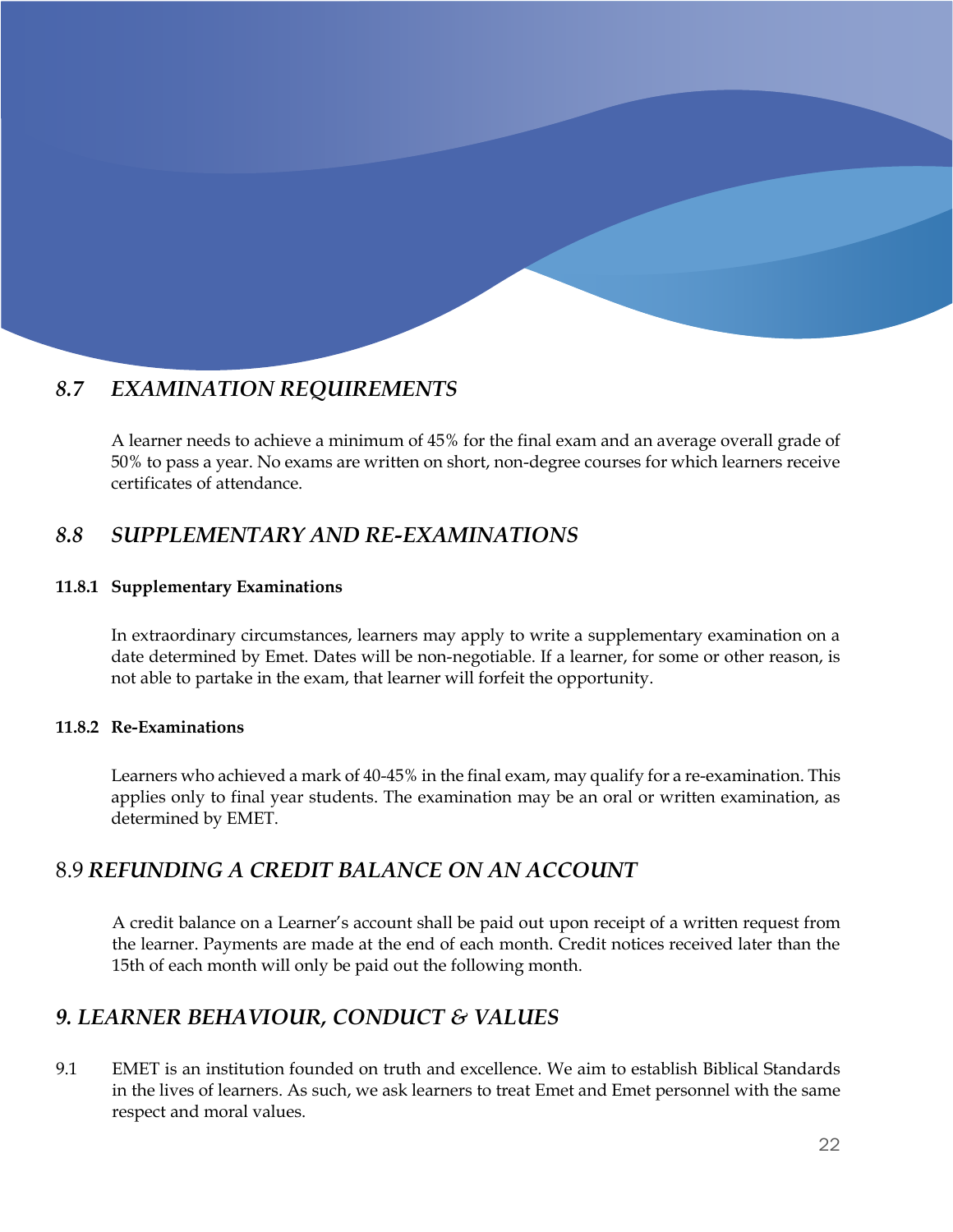- 9.2 Learners will be recommended and challenged to live a Bible based lifestyle in obedience to the word of Abba Father. By living such a lifestyle, they will see the life-changing power and authority of Abba Father in action in they're lives. The Academic Board and facilitators will assist, those in need in order to guide them to spiritual victory, without judgment or condoning their sin. That is the heart of EMET.
- 9.3 OUR VALUES: "Hear, O Israel: The Lord our God, the Lord is one. Thou shalt love the Lord your God with all your heart, and soul, and strength." **Deuteronomy 6:4-5.**
- 9.4 The Academic dean of Emet reserves the right to make the final decision on all issues within Emet including the right of refusal of any student.

#### **Love for Abba Father**

*"You shall walk in all the ways which the Lord your God has commanded you, that you may live and that it may be well with you, and that you may prolong your days in the land which you shall possess." Deuteronomy 5:33.* 

#### **Obedience to Abba Father**

*"For I am the Lord your God. You shall therefore consecrate yourselves, and you shall be holy: for I am holy" Leviticus 11:45*

#### **Unity of the Body**

*EMET is committed to communicating its values to men and women around the globe. Through this process, it is believed that its learners will take ownership of the vision of living a passionate, holy (set apart) life in total subjection to Abba Father and will gain the skills necessary to communicate this vision to others. Life through Christ Jesus is victorious over sin, is purposeoriented, and committed sharing the Grace of our Messiah with others.*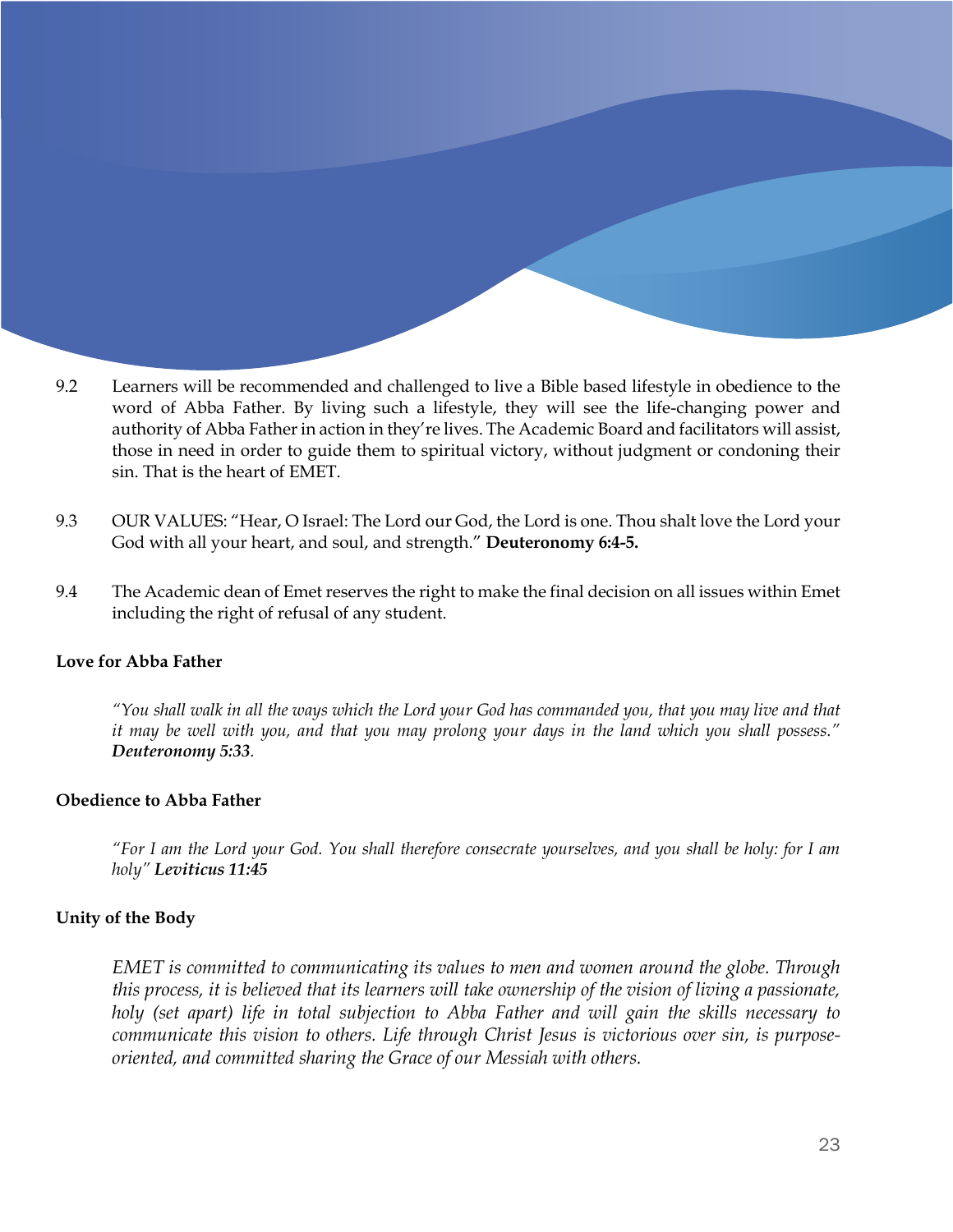#### *10. LEARNER DISCIPLINE – PLEASE READ CAREFULLY*

10.1 As per disciplinary rules, action will be taken against any learner that does not behave according to the values set out in this prospectus.

#### *Grounds for disciplinary action:*

- 10.2 Disrespectful or defamatory conduct towards EMET as institution to bring it to ill repute
- 10.3 Disrespectful conduct towards any EMET personnel member. Remember they are there to help.
- 10.4 Improper, disgraceful or indecent behavior on any premises of the bible school or premises controlled by the bible school or at any other place where the Learner's behavior is identifiable with or can possibly be identified with EMET
- 10.5 Handing in any written assignment for assessment in which the essential parts of the assignment have been copied from the work of another person, or any form of plagiarism from any source including the internet.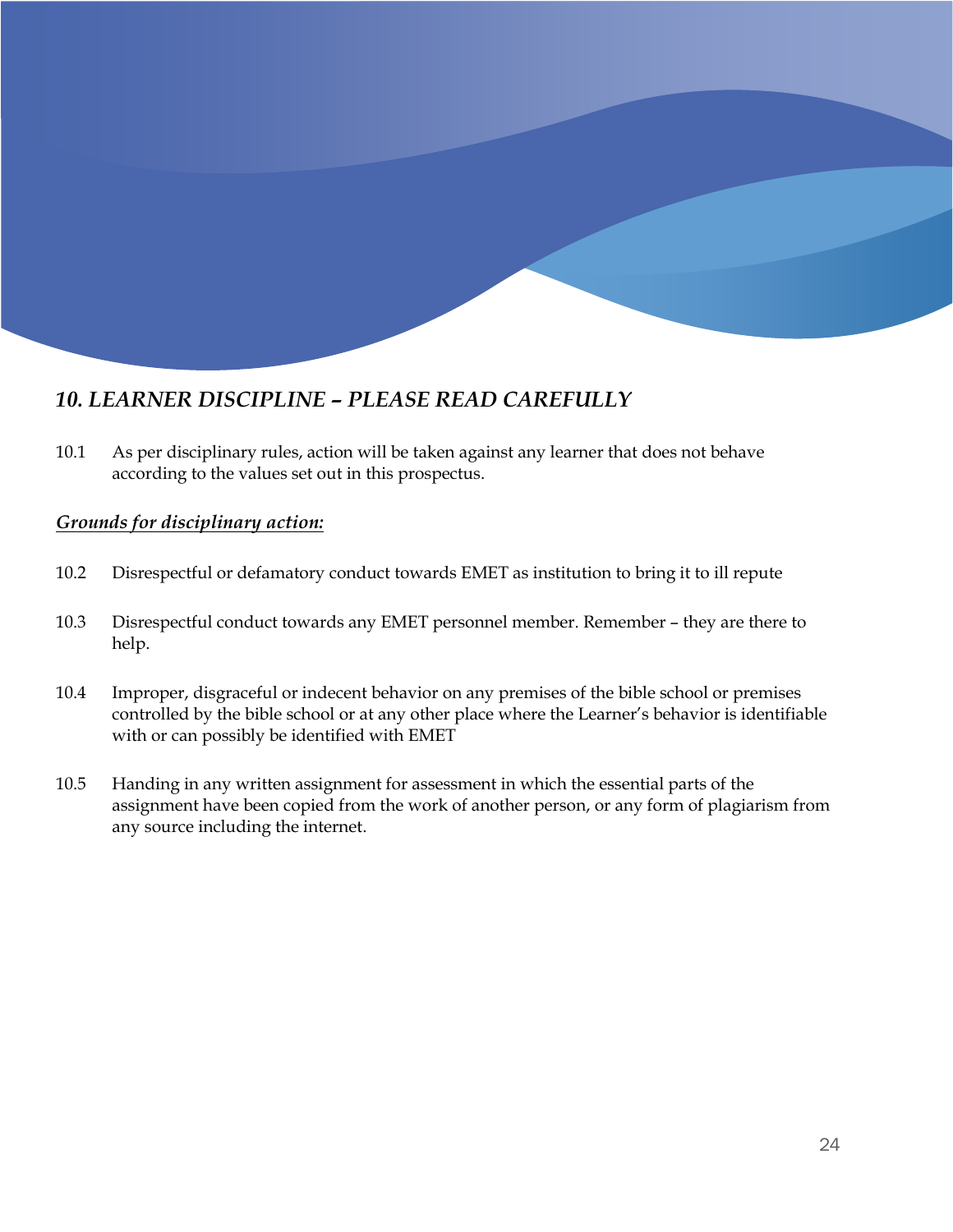# **CONTACT US:**

Academic Dean: Prof Gerrie Bester PhD CA (SA)

Mail: academicdean@emetgroup.co.za

*Office number:* 

Emet Office: 064 751 6218

(Please follow the prompts to reach the right department)

Website: www.emetgroup.co.za

## *Physical address:*

Cnr. Cilliers & Potgieter str

Monument, Krugersdorp